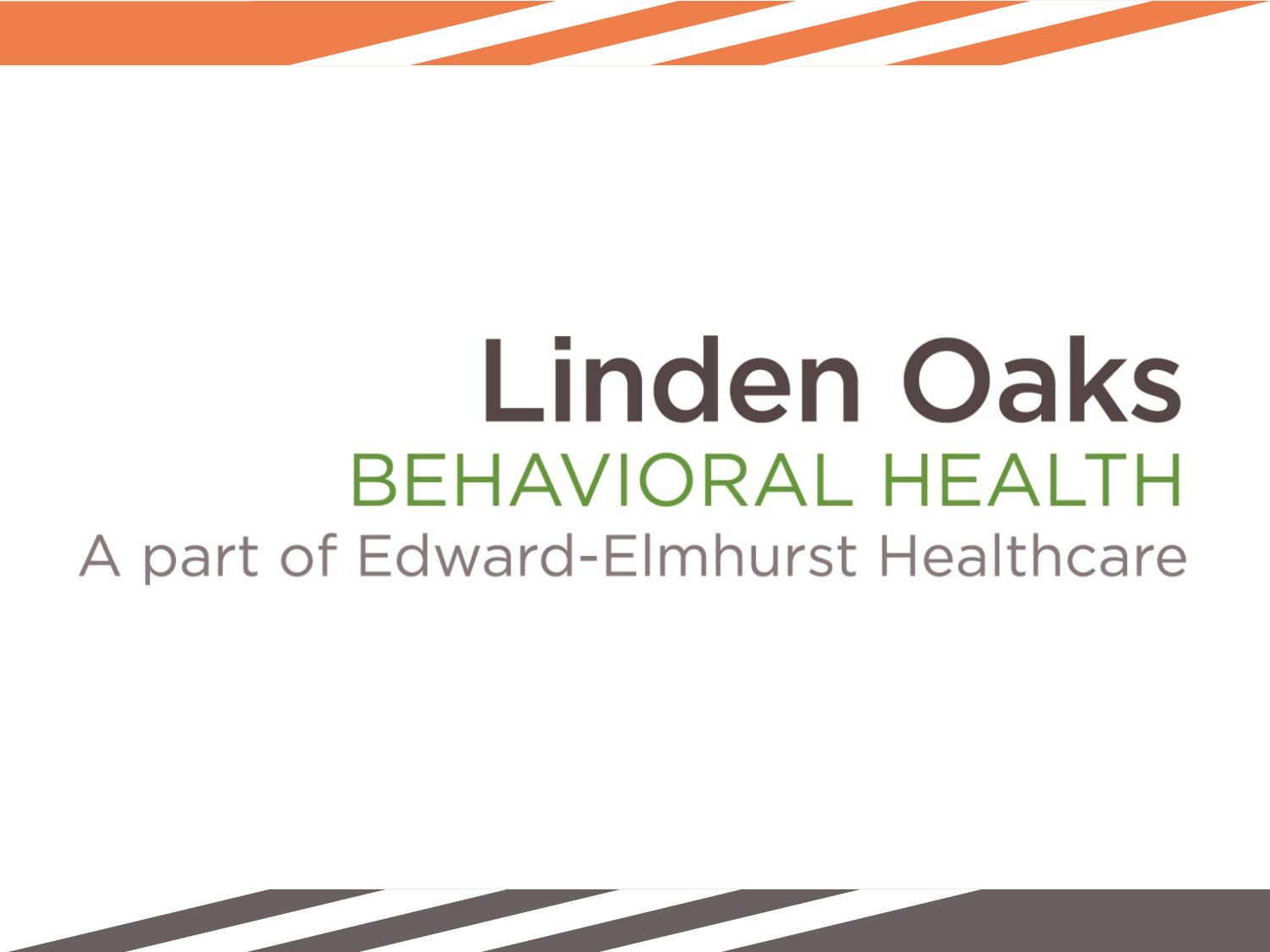# Managing School Anxiety with Dialectical Behavior Therapy

Laura Koehler, Psy.D. Licensed Clinical Psychologist

#### **Linden Oaks BEHAVIORAL HEALTH** A part of Edward-Elmhurst Healthcare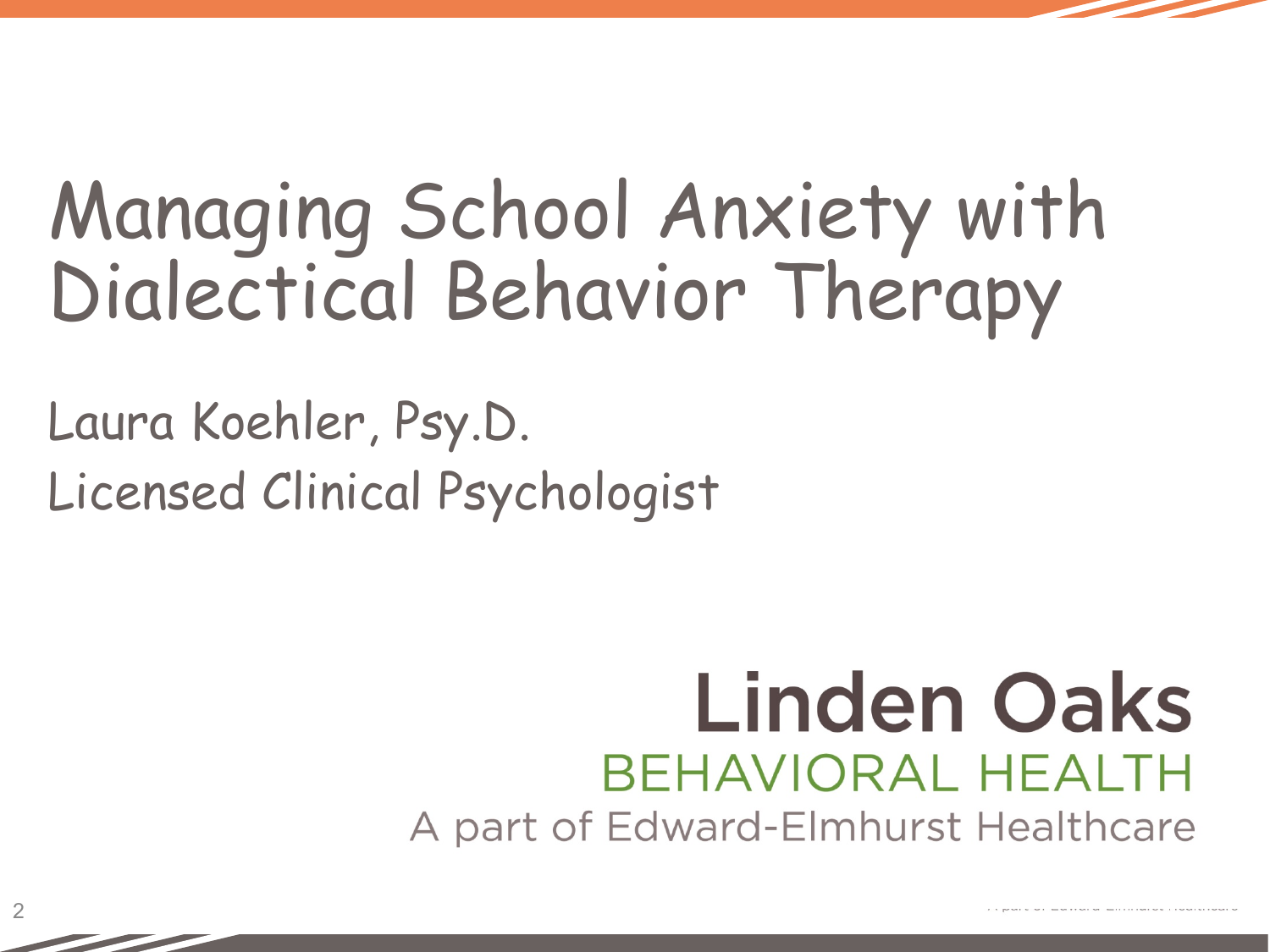## Objectives

- Defining anxiety
- School refusal versus school truancy
- Brief overview of the DBT modules:  $\nu$ Mindfulness
	- üInterpersonal Effectiveness
	- $\checkmark$  Emotion Regulation
	- **V** Distress Tolerance
- Building a DBT school action plan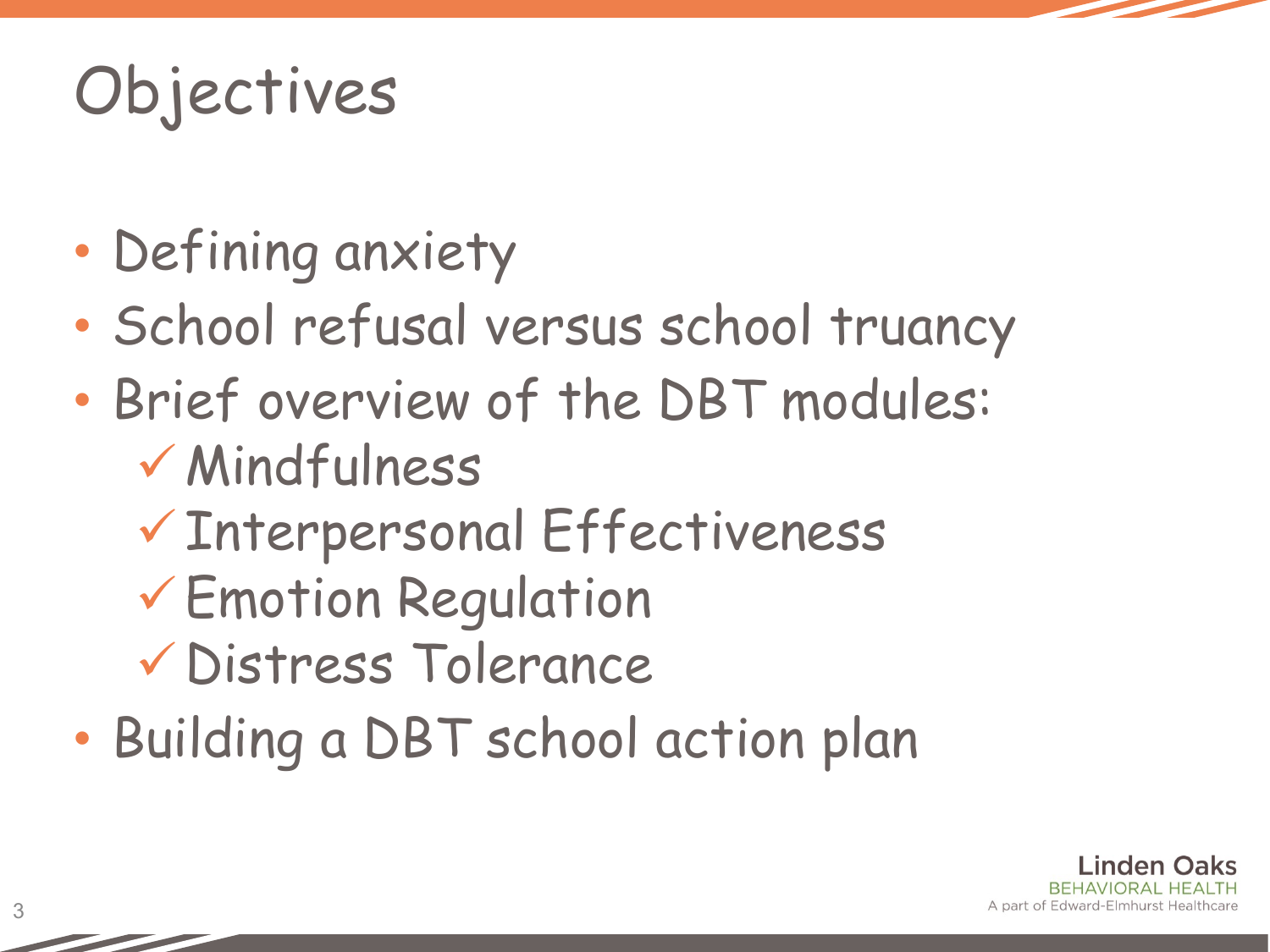## Definition of Anxiety

- "A feeling of worry, nervousness or unease typically about an imminent event or something with an uncertain outcome." (Merriam-Webster's)
- Anxiety is a normal emotion and common experience.
- It is one of the most basic of human emotions.
- In general, anxiety serves to motivate and protect an individual from harm or unpleasant consequences.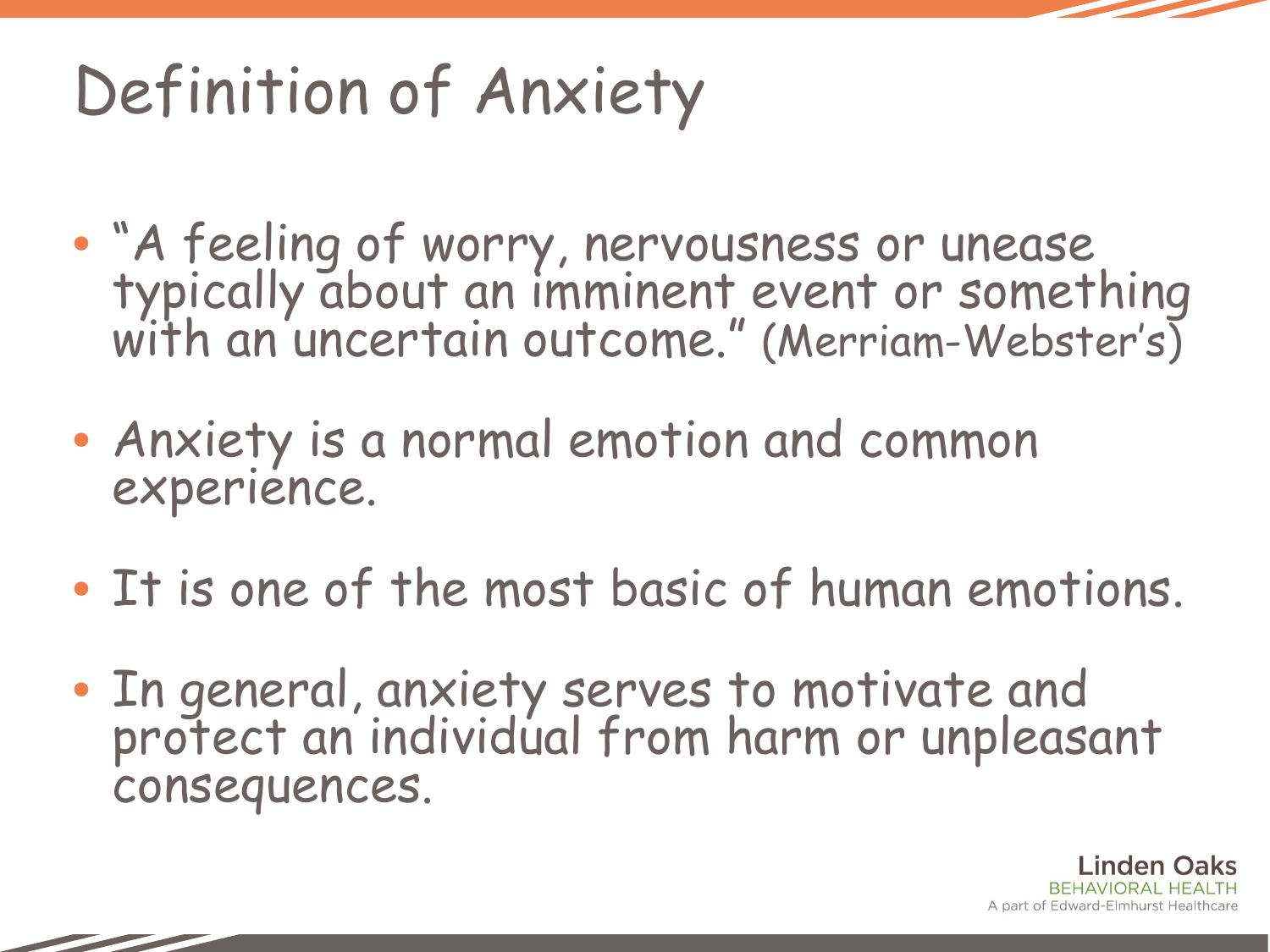#### When Anxiety Becomes a Problem

- Constant or excessive anxiety disrupts their daily activities and quality of life
- Moves you away from your values:
	- üFriendships/family relationships/rolemodeling
	- $\sqrt{E}$ ducation
	- $\sqrt{\mathsf{Religion/s}$ pirituality
	- $v$ Self-care
	- üHobbies/interests
- Anxiety disorders are so common that more than 1 in every 10 Americans will suffer with one at some point in their lives.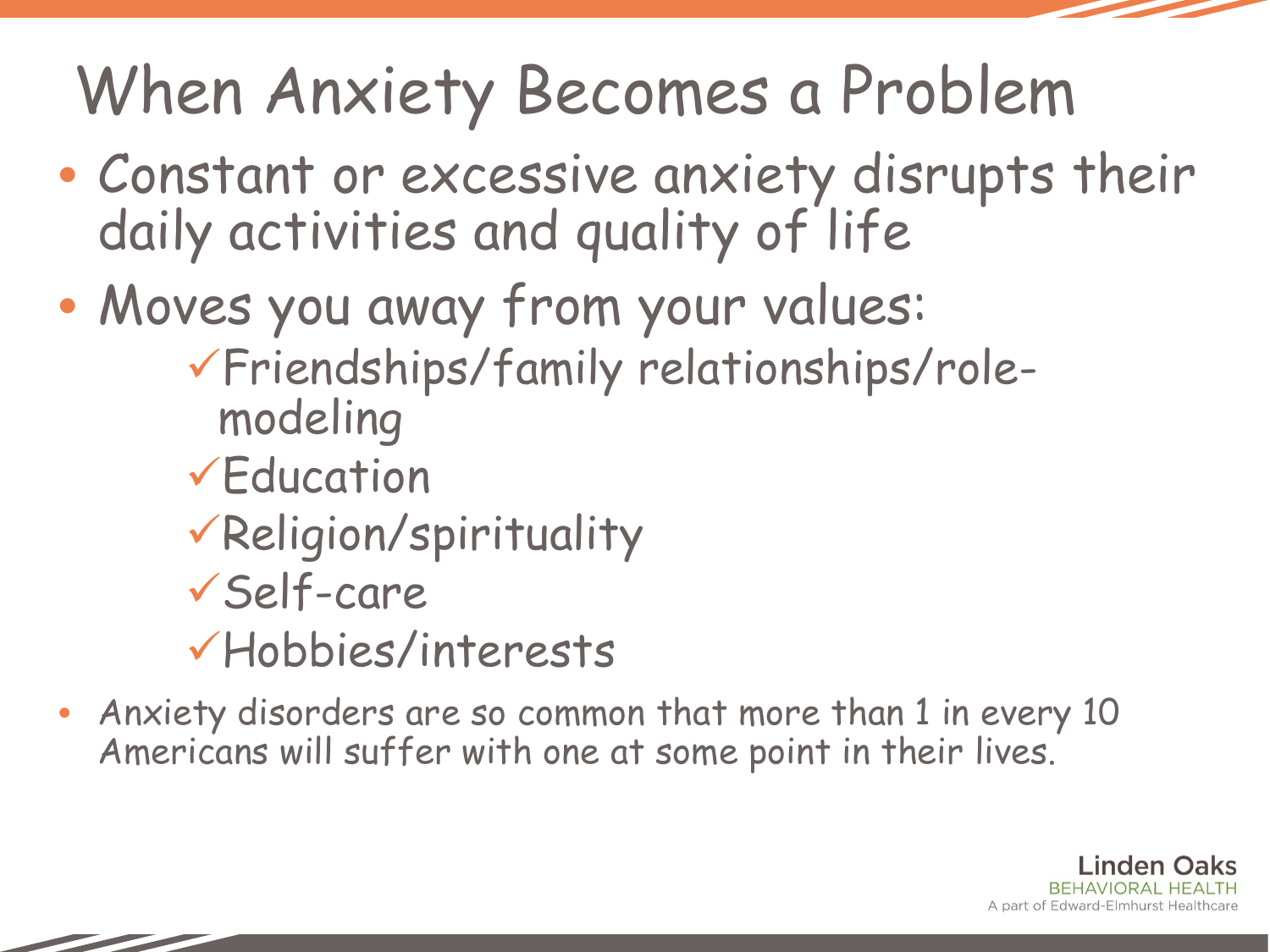## Anxiety Disorders (DSM-V)

- Separation Anxiety Disorder
- Selective Mutism
- Specific Phobia
- Social Anxiety Disorder
- Panic Disorder
- Agoraphobia
- Generalized Anxiety Disorder
- Unspecified Anxiety Disorder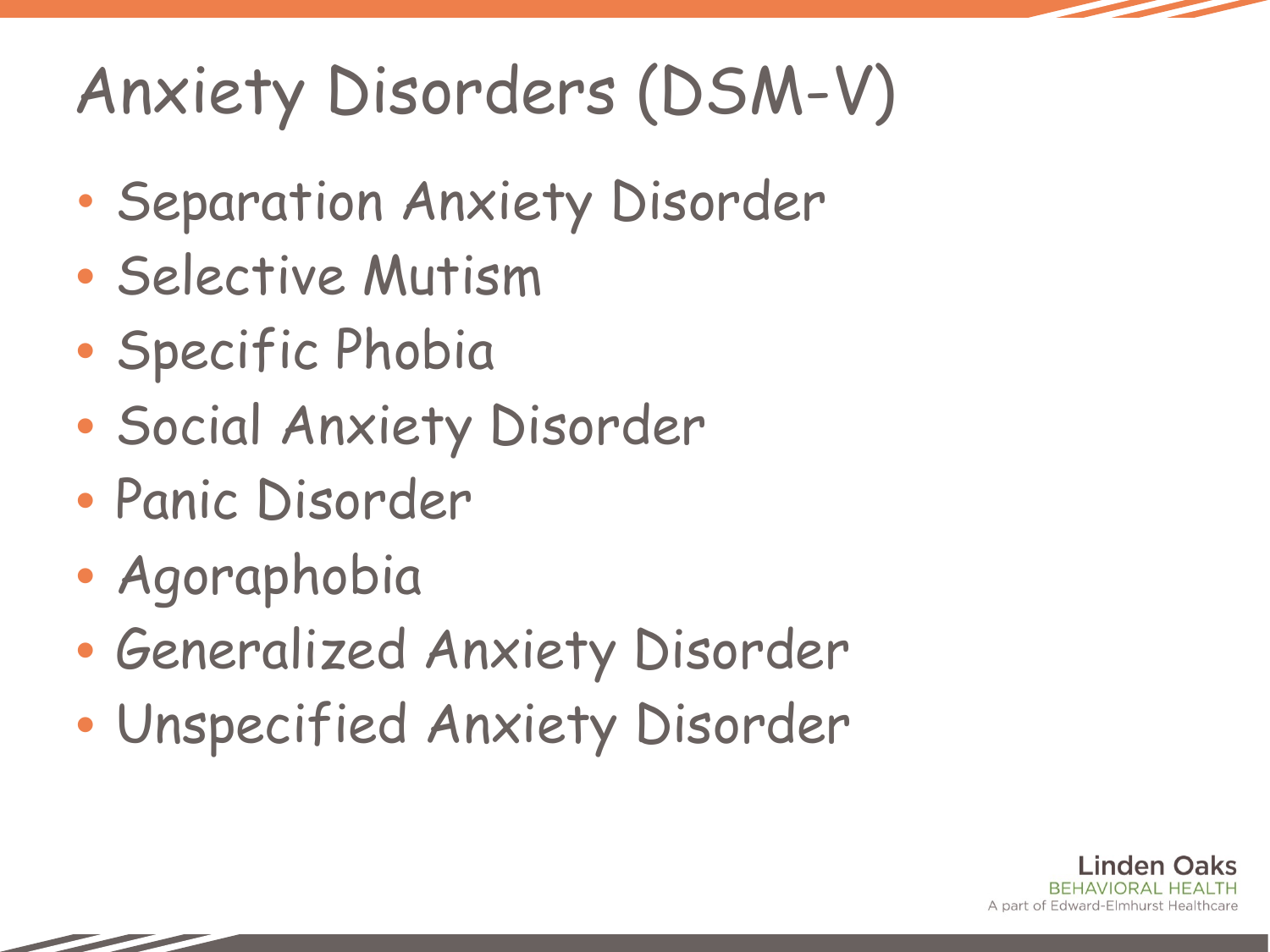#### Obsessive Compulsive and Related Disorders (DSM-V)

- Obsessive Compulsive Disorder
- Body Dysmorphic Disorder
- Hoarding Disorder
- Trichotillomania (Hair Pulling)
- Excoriation Disorder (Skin Picking)
- Unspecified Obsessive Compulsive and Related Disorder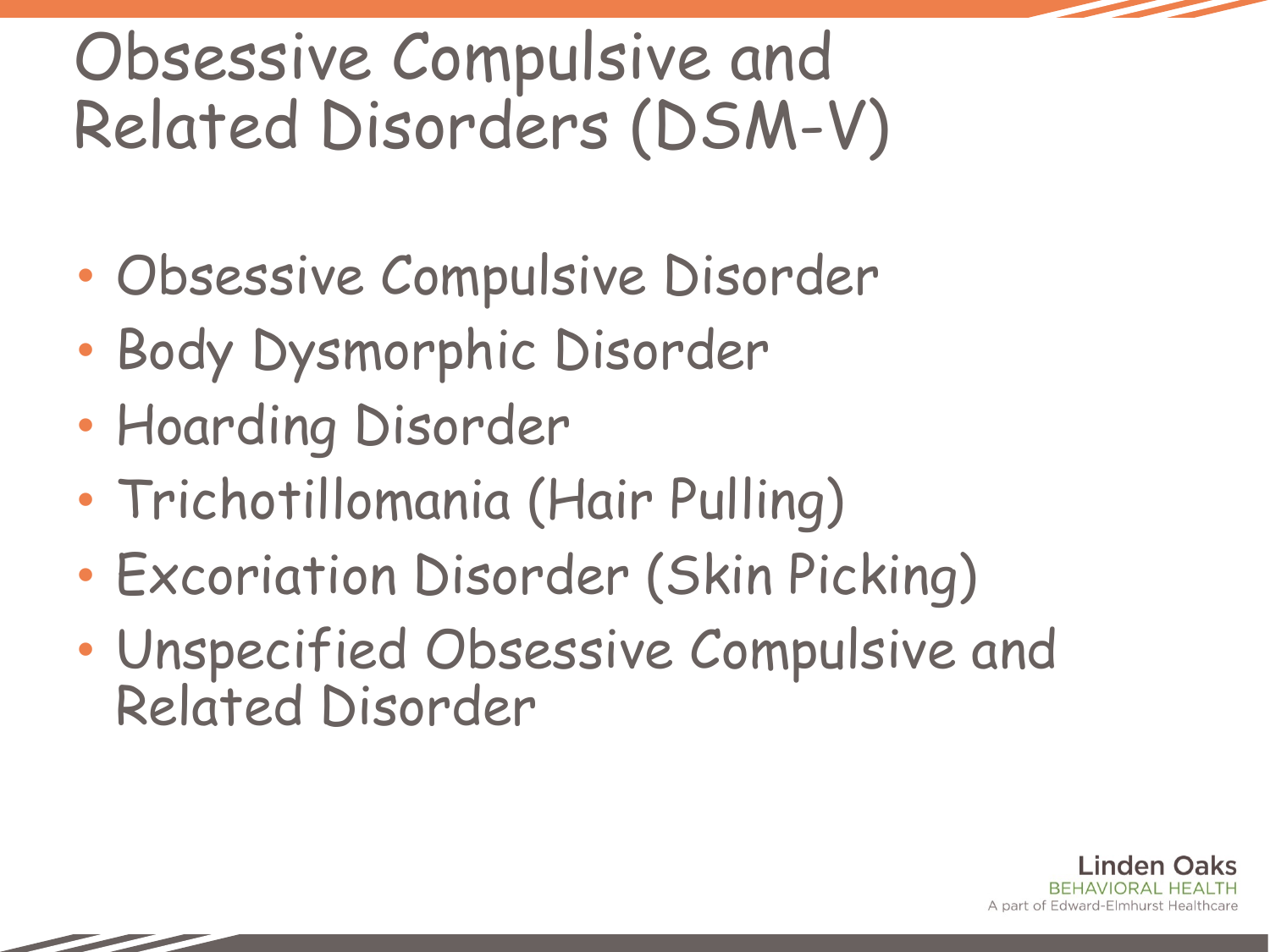#### Trauma and Stressor Related Disorders (DSM-V)

- Reactive Attachment Disorder
- Disinhibited Social Engagement Disorder
- Posttraumatic Stress Disorder
- Acute Stress Disorder
- Unspecified Trauma and Stressor Related Disorder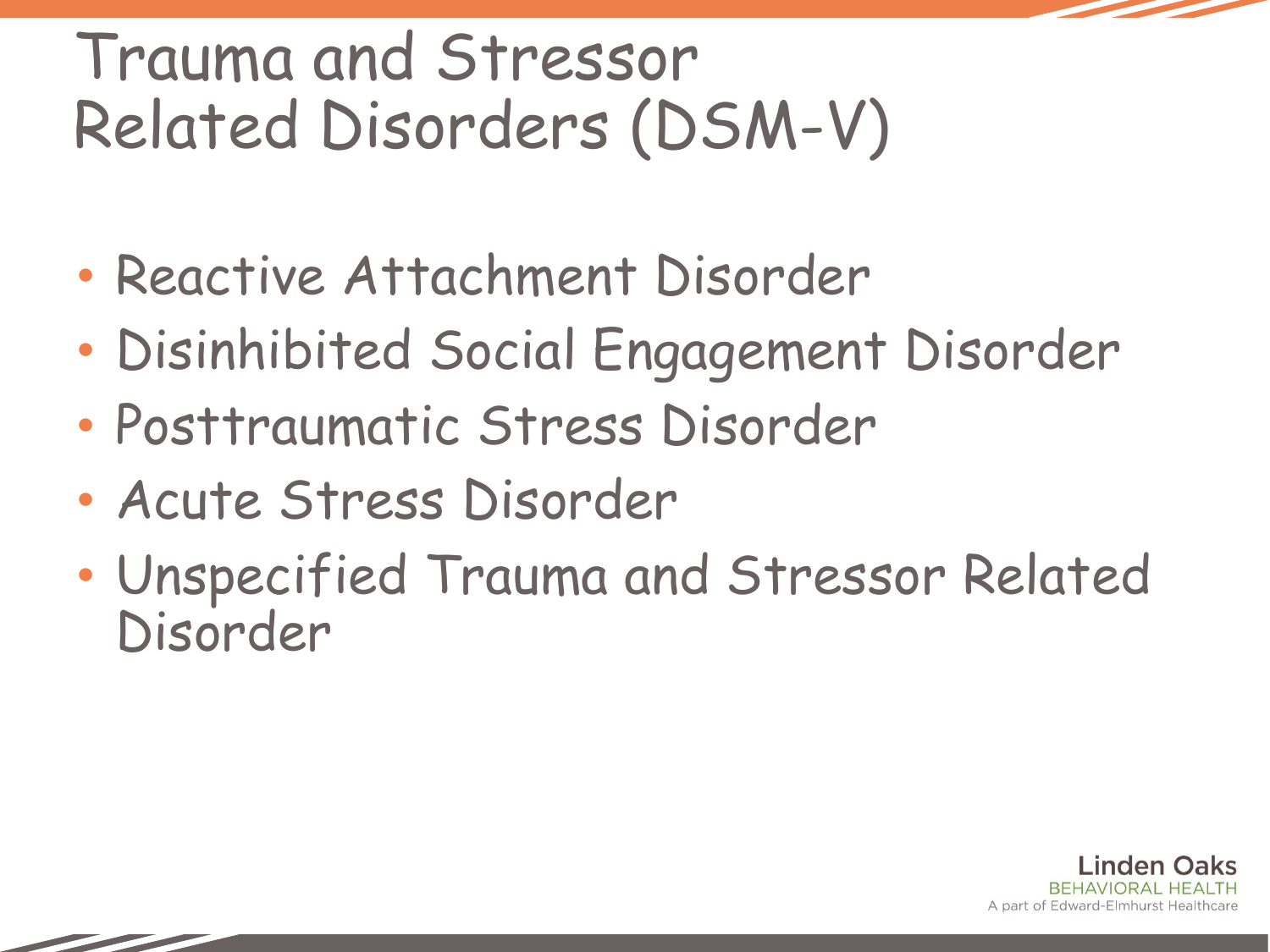#### Common Physical Sensations, Urges and Impulses Associated With Anxiety

- Heart palpitations
- Chest tightness
- Numbness/tingling
- Fidgeting
- Short of breath
- Dizziness
- Blurred or distorted vision
- Nausea
- Sweating
- Butterflies stomach
- Having a lump in your throat
- Headaches
- Difficulties concentrating
- Suicidal thoughts/plans/actions
- Self harm urges/behaviors
- Substance use
- Restrict/binge eat
- Aggressive urges/acts
- Avoidance/isolation
- Run away/hide
- Nap/sleep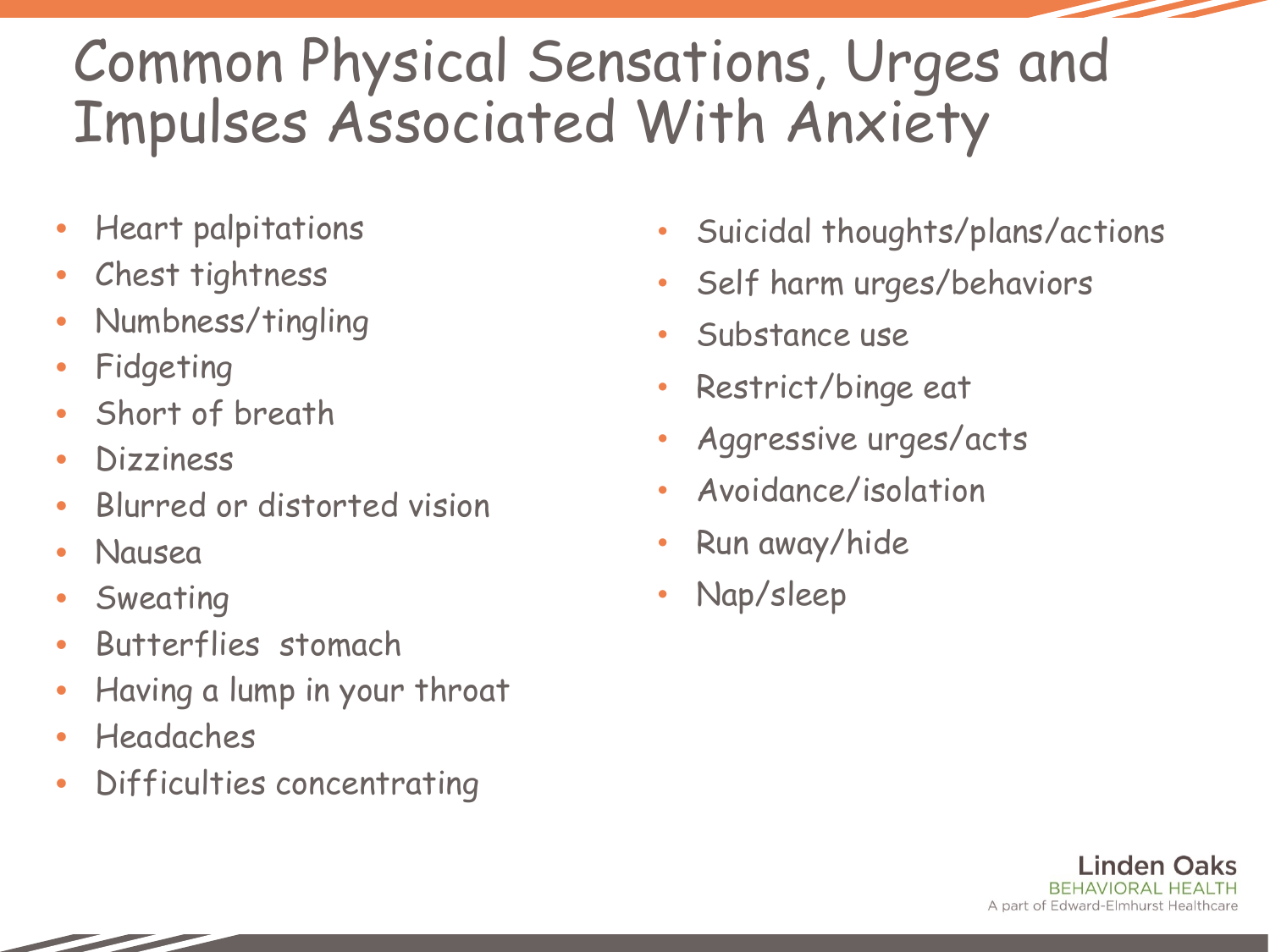## Sources of Anxiety in Schools

- A situation in which physical safety is at risk
- A situation in which self-worth is threatened
- Concern about physical appearance
- A new situation
- Judgment or evaluation by others
- Frustrating subject matter
- Excessive classroom demands
- Classroom tests
- Concern about the future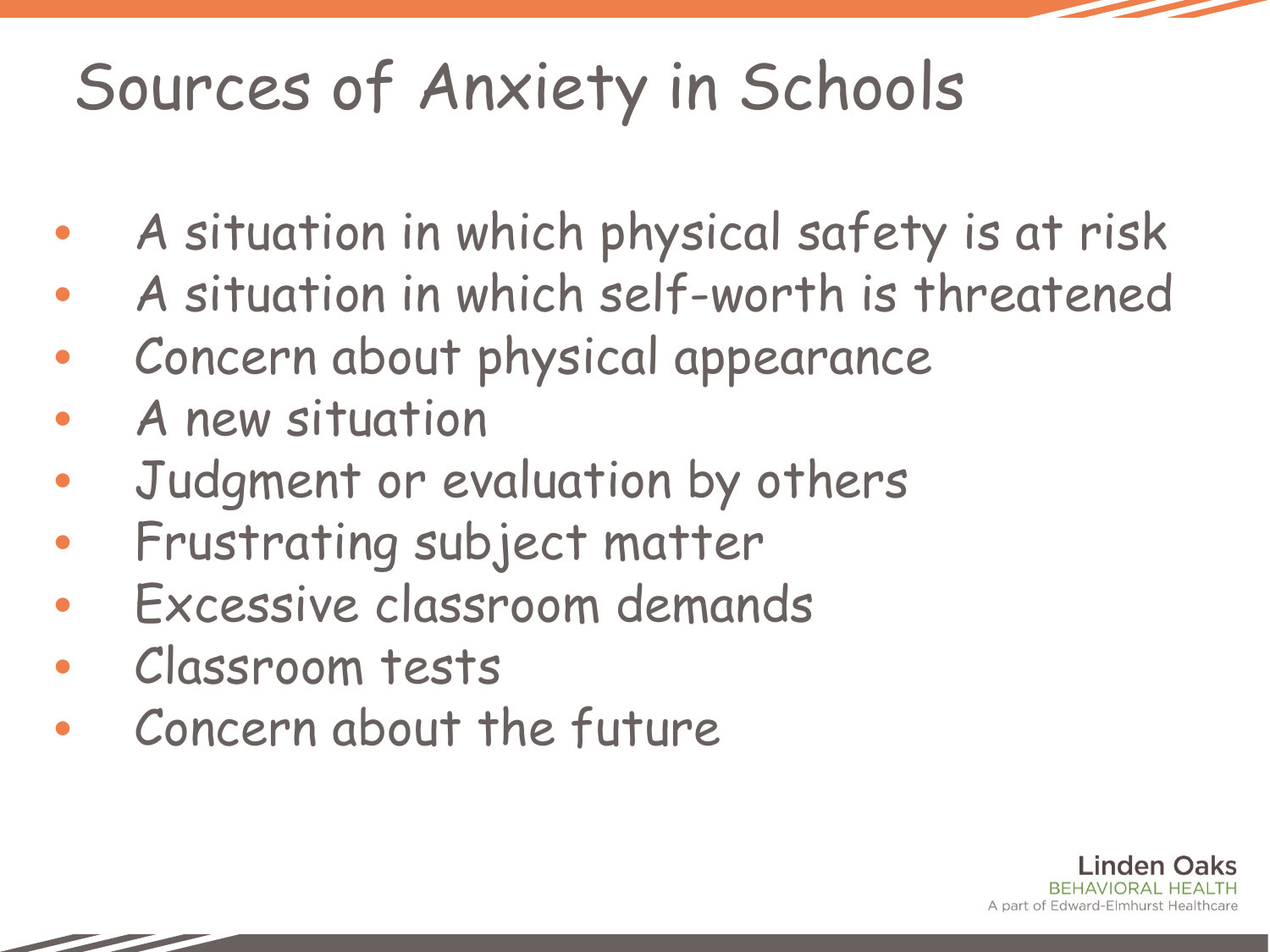## Signs of Anxiety

- Intense physical sensations, like stomach aches or headaches
- Asking to stay home from school
- Leaving class frequently to go to social workers office or bathroom
- Unwilling to engage in school related activities (homework, clubs, sports)
- Struggles with concentration/focus/retrieving information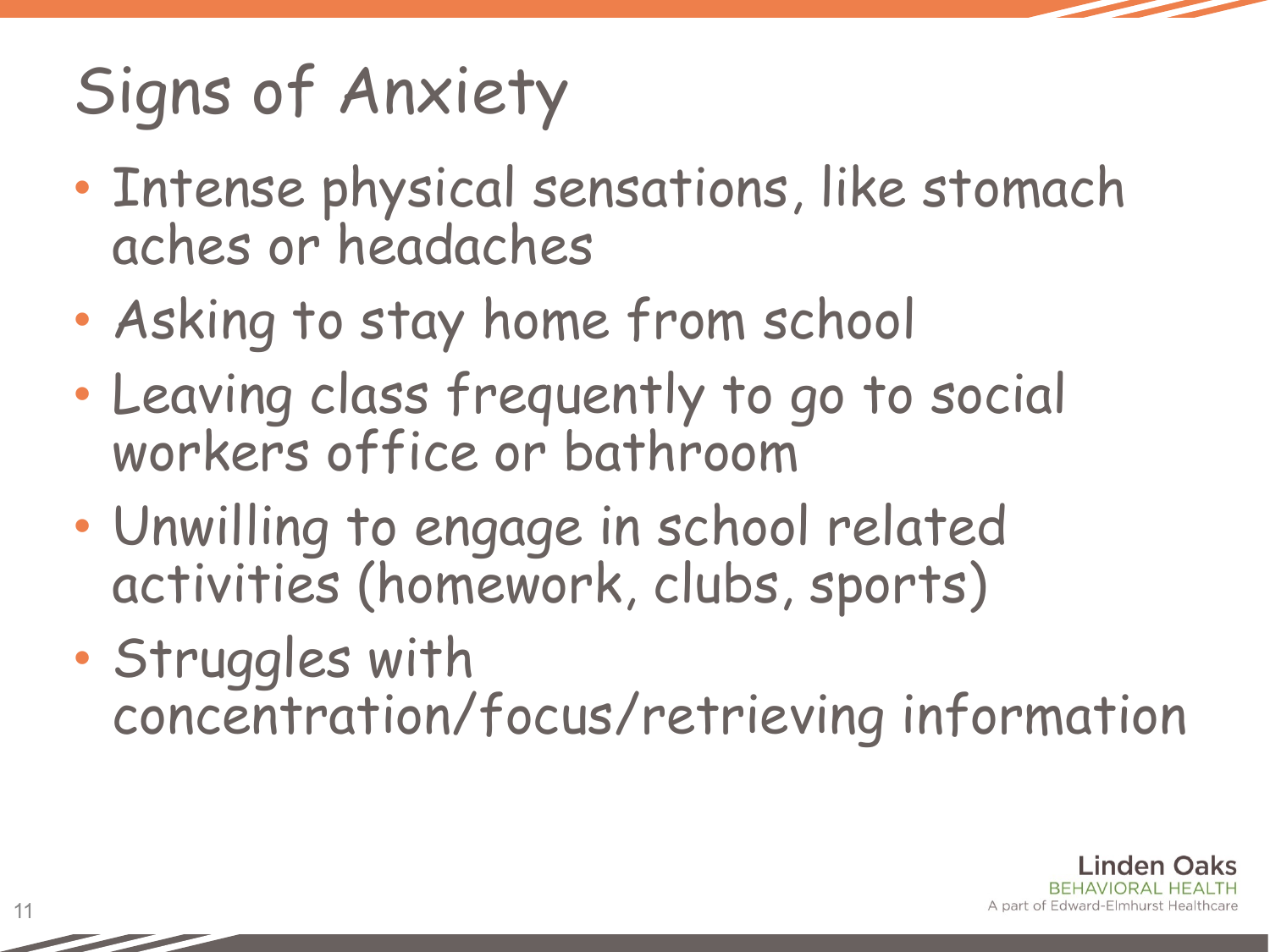## Effects of Anxiety on Learning

- Decreased ability to pay attention and concentrate to what needs to be learned.
- Decreased ability to process information effectively (e.g., organizing or elaborating on it).
- Decreased ability to retrieve information and demonstrate skills that have been previously learned.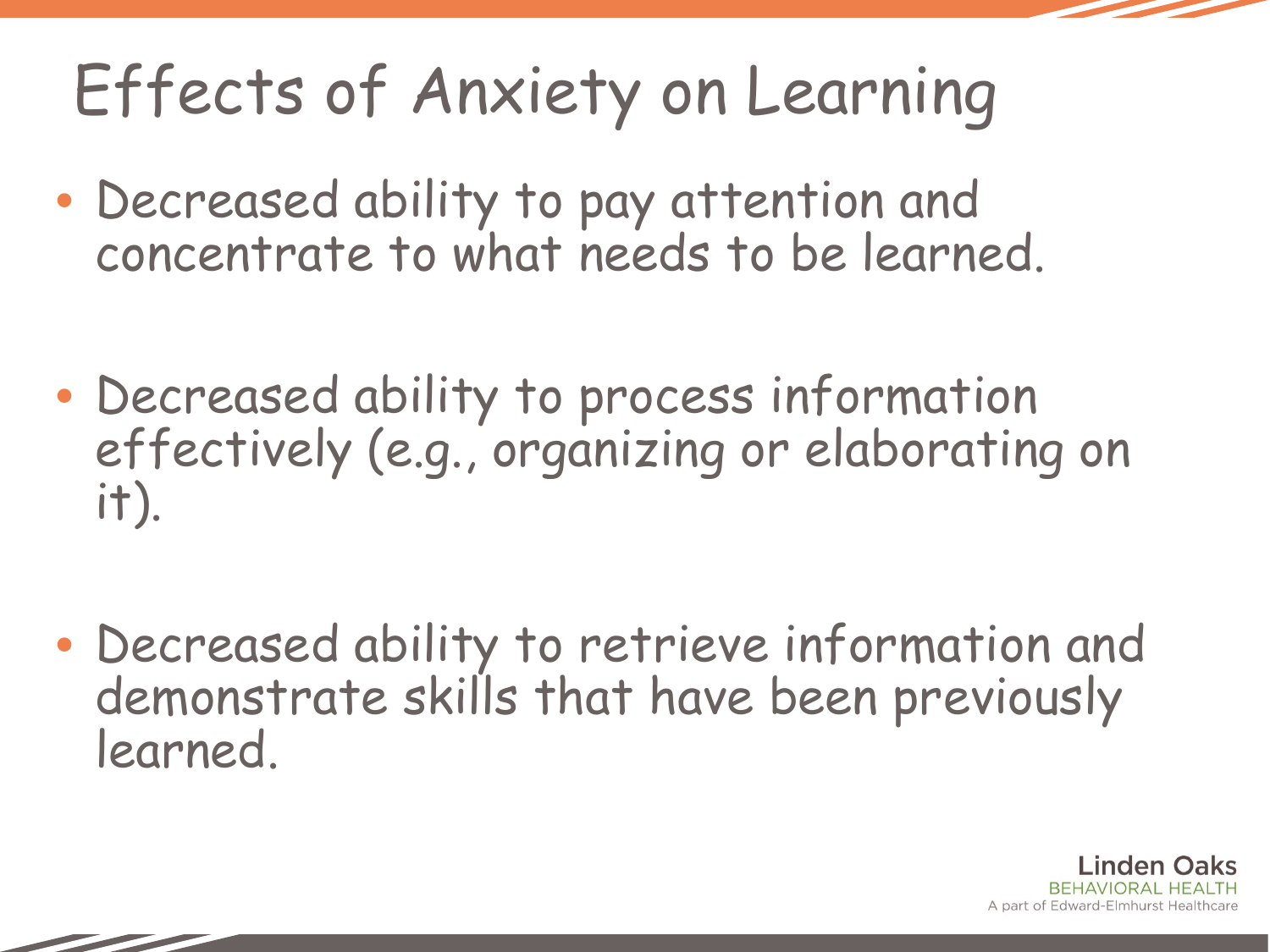#### School Refusal versus School Truancy (Freemont, 2003)

| <b>School Refusal (Anxiety)</b>                                                                            | <b>School Truancy</b>                                                                      |
|------------------------------------------------------------------------------------------------------------|--------------------------------------------------------------------------------------------|
| Severe emotional distress about<br>attending school                                                        | Lack of excessive anxiety or fear<br>about attending school                                |
| Parents are aware of absence, child<br>tries to persuade parents to allow<br>child to stay home            | Absence is concealed from parents                                                          |
| Absence of antisocial behaviors                                                                            | Frequent antisocial behavior, such as<br>lying, breaking rules or stealing                 |
| Child usually wants to stay home, as<br>they consider it safe and secure                                   | Child prefers to be away from home                                                         |
| Child expresses willingness to do<br>schoolwork, however anxiety may<br>present itself while completing it | Lack of interest in schoolwork and<br>unwillingness to conform to academic<br>expectations |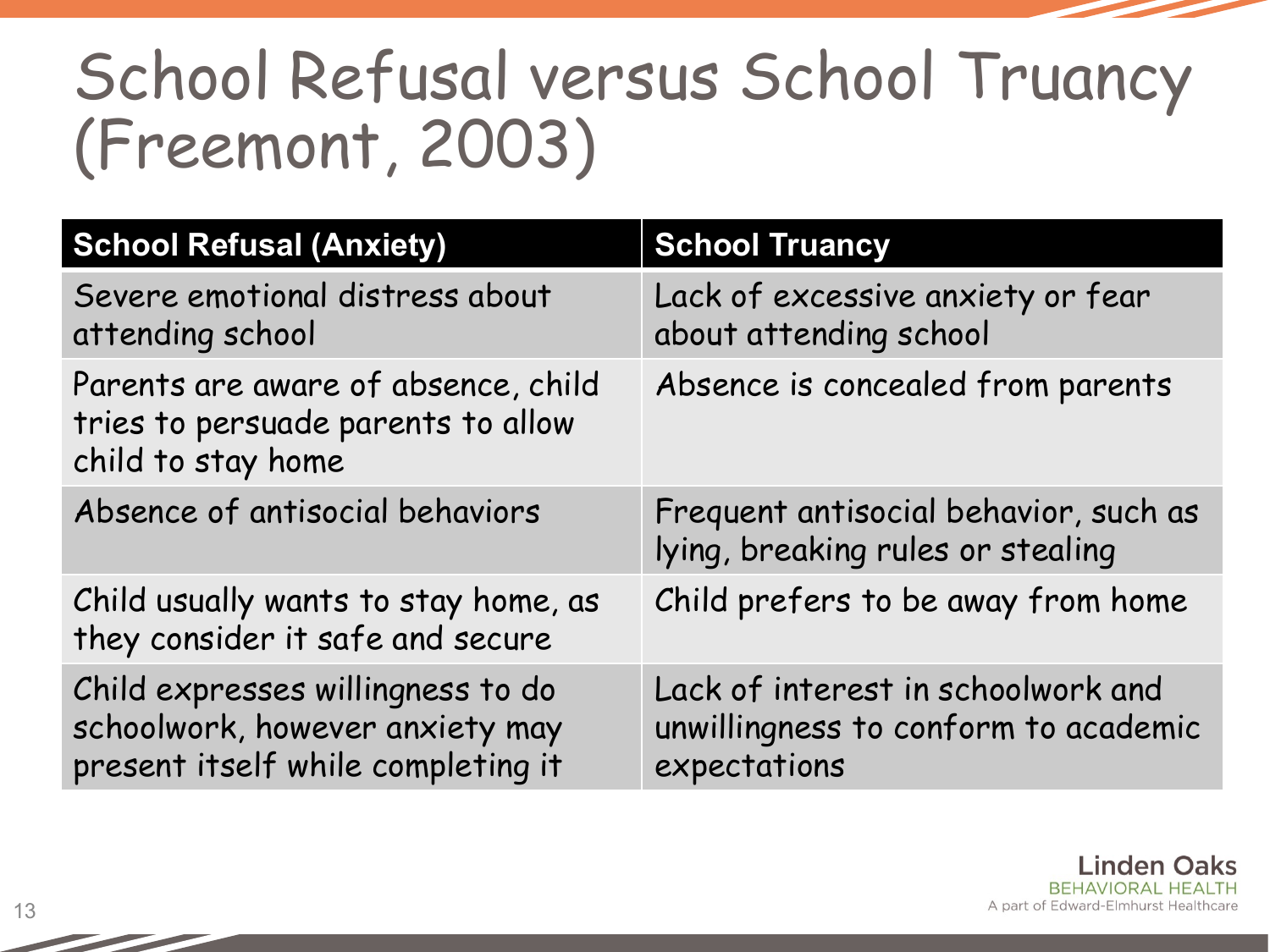#### 4 Types of School Refusal (Kearney and Silverman, 1993)

- To avoid school related stimuli that provoke negative affectivity (anxiety, depression or somatic complaints)
- To escape aversive social and/or evaluative situations (social phobia or performance anxiety)
- For positive reinforcement with intangible rewards, such as attention or sympathy (separation anxiety disorder)
- For tangible rewards outside of school (oppositional defiance disorder, conduct disorder or substance abuse)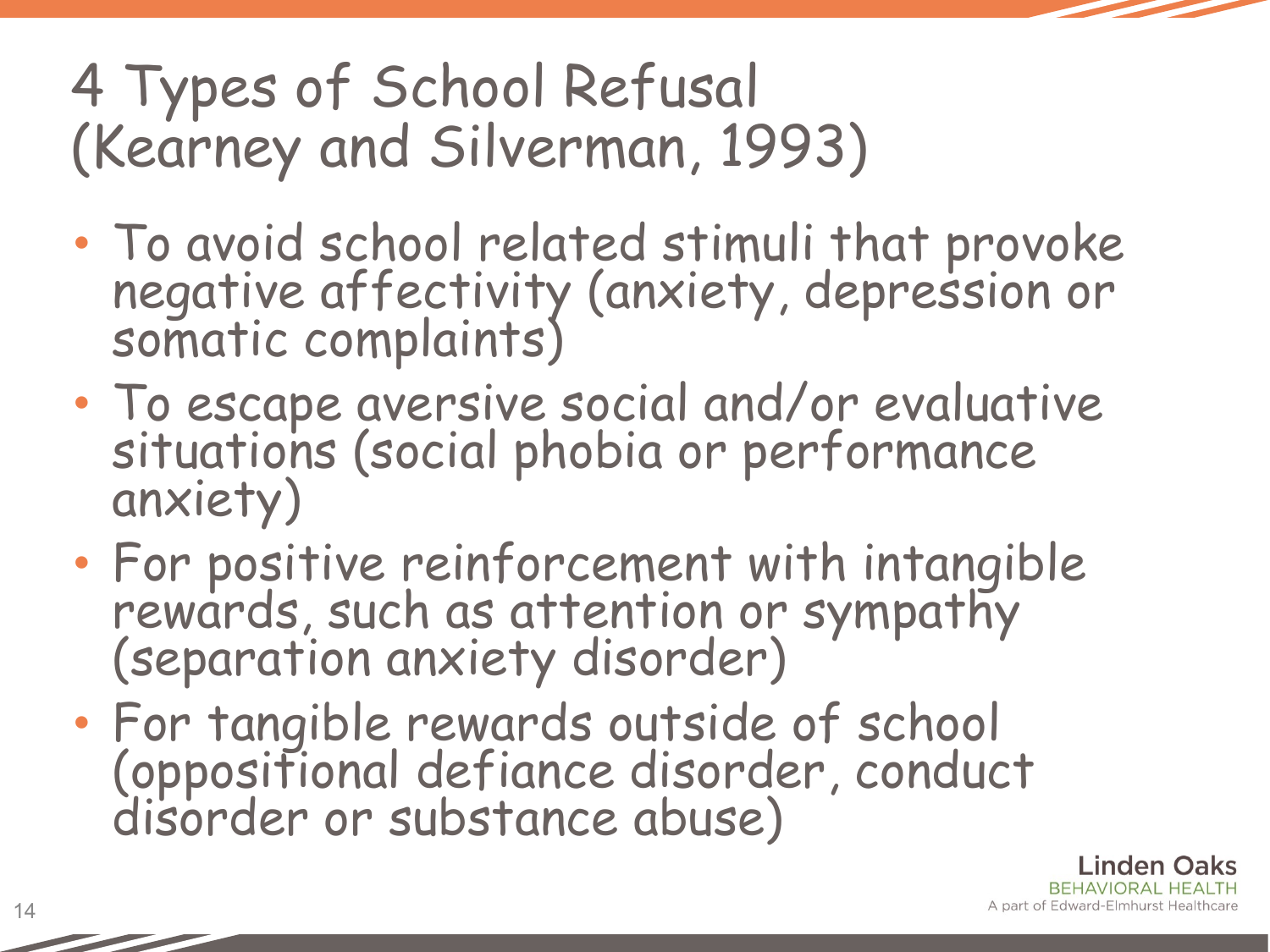## Dialectical Behavioral Therapy

- A multi-modal psychosocial treatment approach
- Developed by Marsha M. Linehan, Ph.D. from the University of Washington, Seattle
- Linehan focused treatment on
	- $\checkmark$  extreme emotional sensitivity,
	- $\checkmark$  unrelenting crises and management of high risk suicidal behaviors.
- For people grappling with the above, establishing and maintaining a treatment focus is challenging.
- DBT was created to be an organized, systematic approach to structure therapy and to enhance clinical decision making.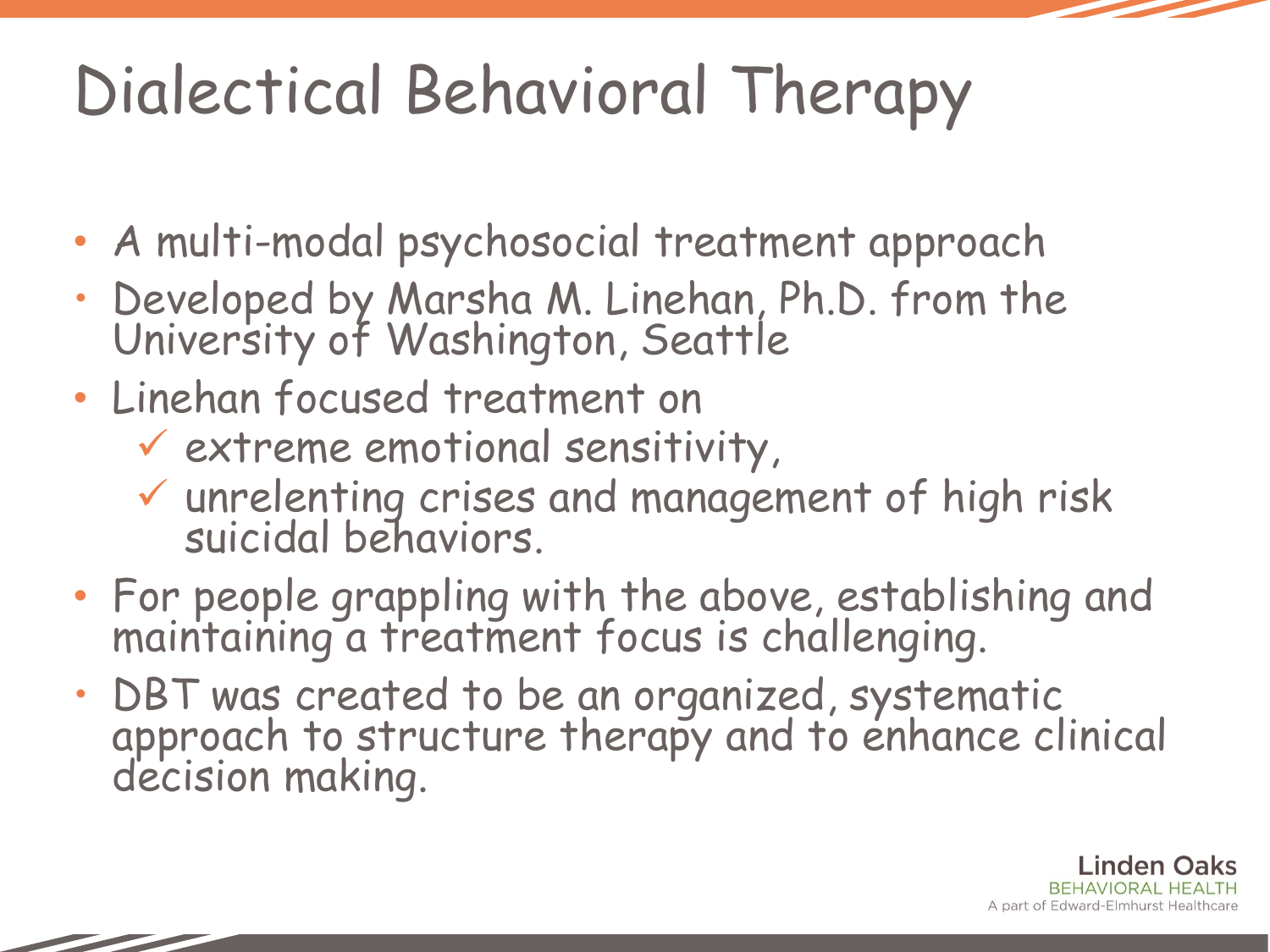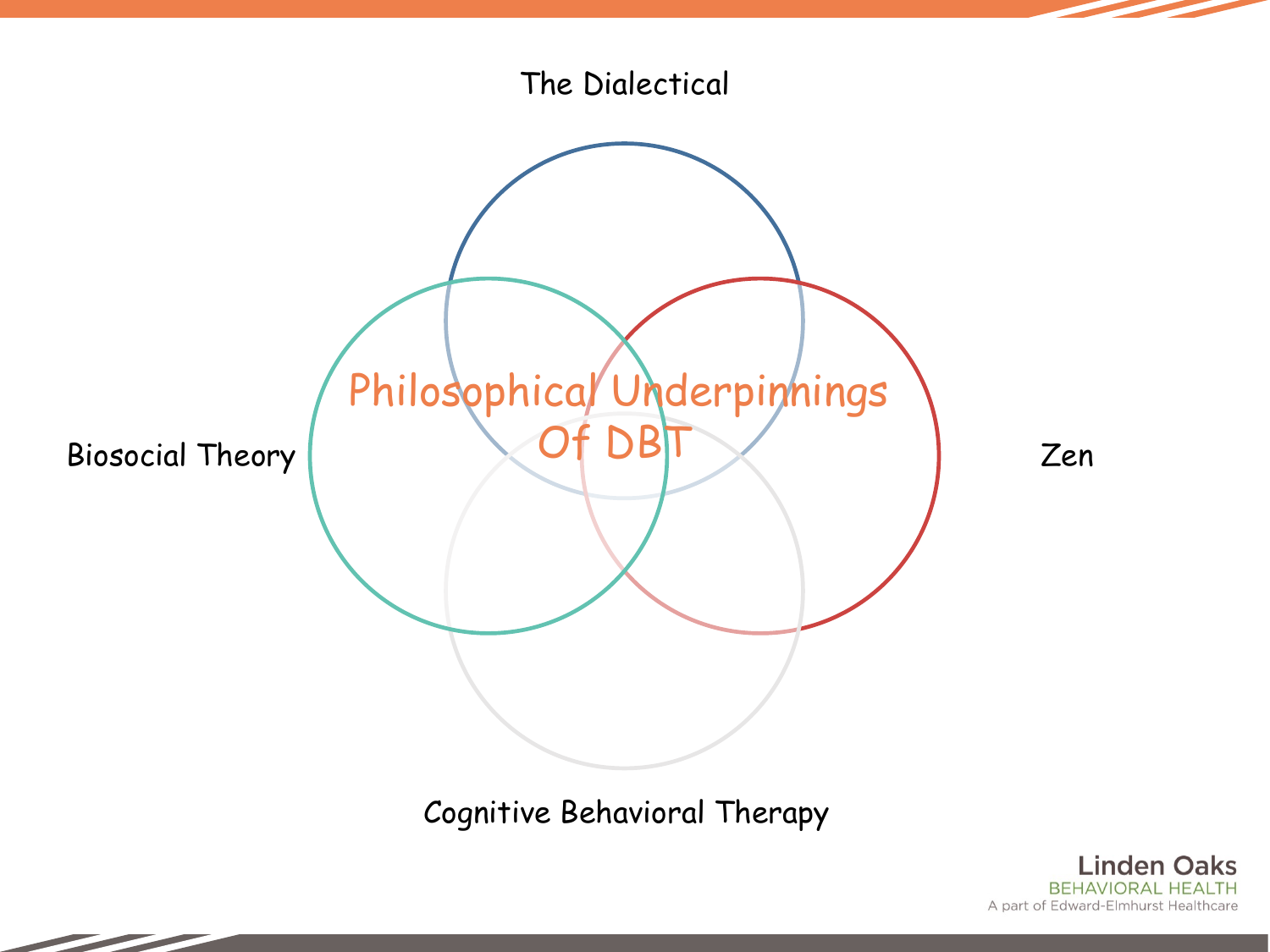## Goals of Skills Training

- General goal: to learn and refine skills in changing behavioral, emotional, and thinking patterns associated with problems in living, that is, those causing misery and distress
- Behaviors to decrease:
	- $\checkmark$  Interpersonal chaos
	- $V$  Labile emotions, moods
	- $\checkmark$  Impulsiveness
	- $\checkmark$  Confusion about self, dysregulation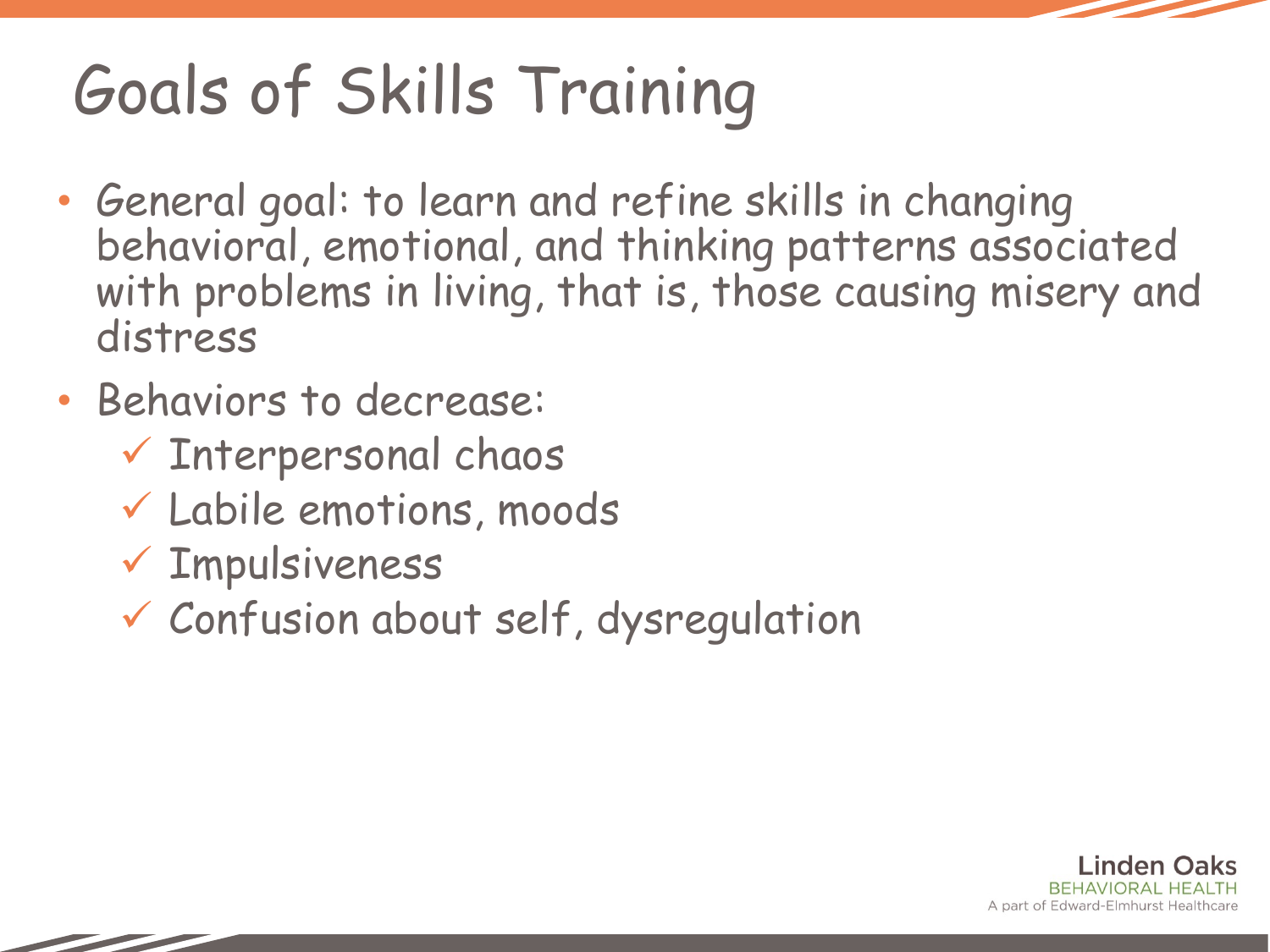## The Core Four Skills

- Mindfulness
- Interpersonal Effectiveness
- Emotion Regulation
- Distress Tolerance



• Wise Mind

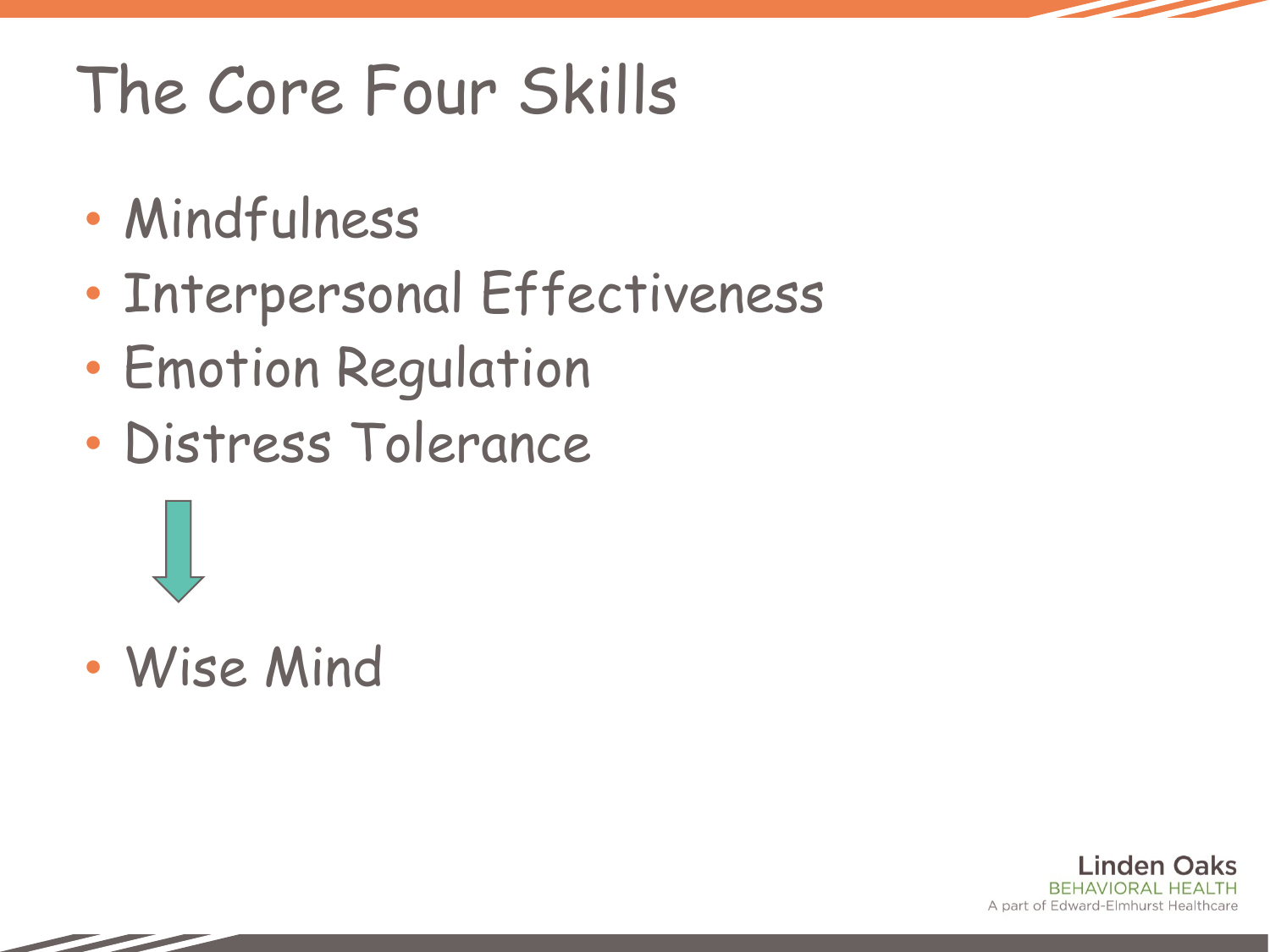#### Wise Mind



**Linden Oaks BEHAVIORAL HEALTH** A part of Edward-Elmhurst Healthcare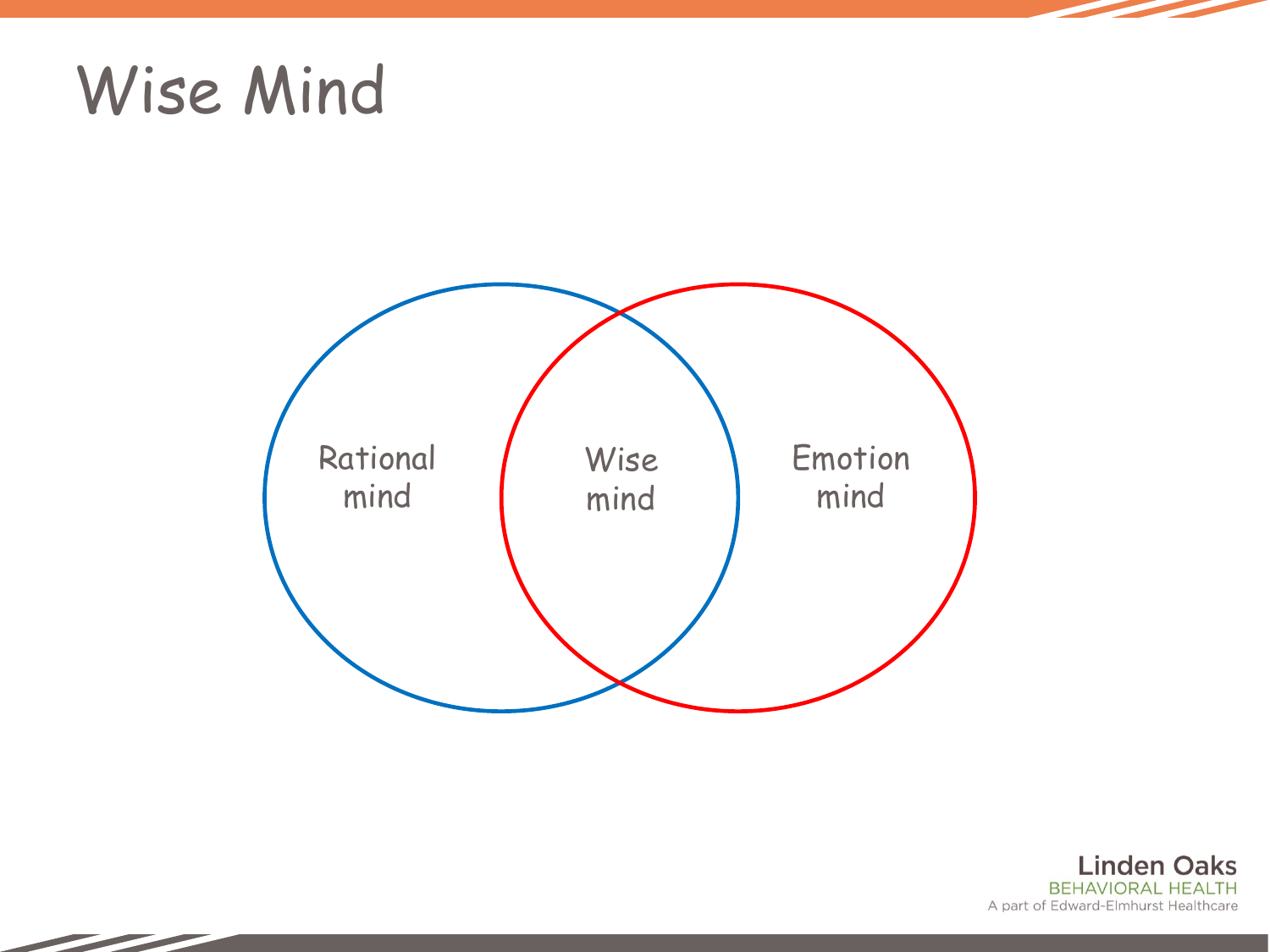#### 3 primary states of Mind

- **Emotion Mind:** thoughts are "hot," opinion dominates, reason and logic difficult to access, facts are distorted to be congruent with current affect, motivation to act
- **Rational Mind:** thoughts are "cool, " intellect and facts dominate, reason and logic prevail, behavior is planned, problem solving overdrive
- **Wise Mind:** a combination of emotional access and logic, adds intuitive knowing to emotional experiencing and logical analysis, balance, practice skills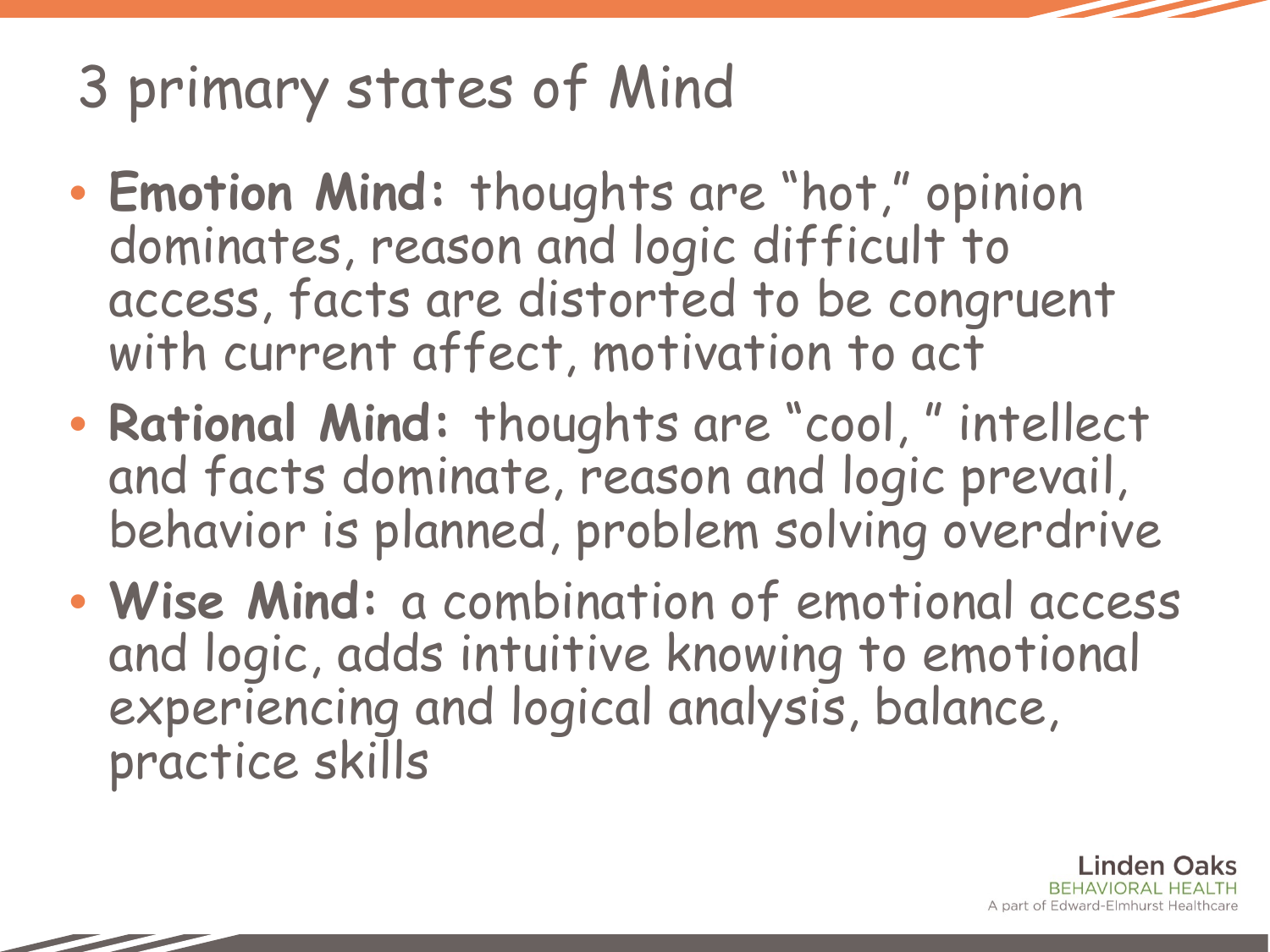## Core Mindfulness

- Mindfulness means paying attention, in a particular way, on purpose, in the present moment and non-judgmentally. - Jon Kabat-Zinn
- Goals of mindfulness:
	- $\checkmark$  Reduce suffering and increase happiness
	- $\checkmark$  Increase management of your thoughts
	- $\checkmark$  Experience reality as it is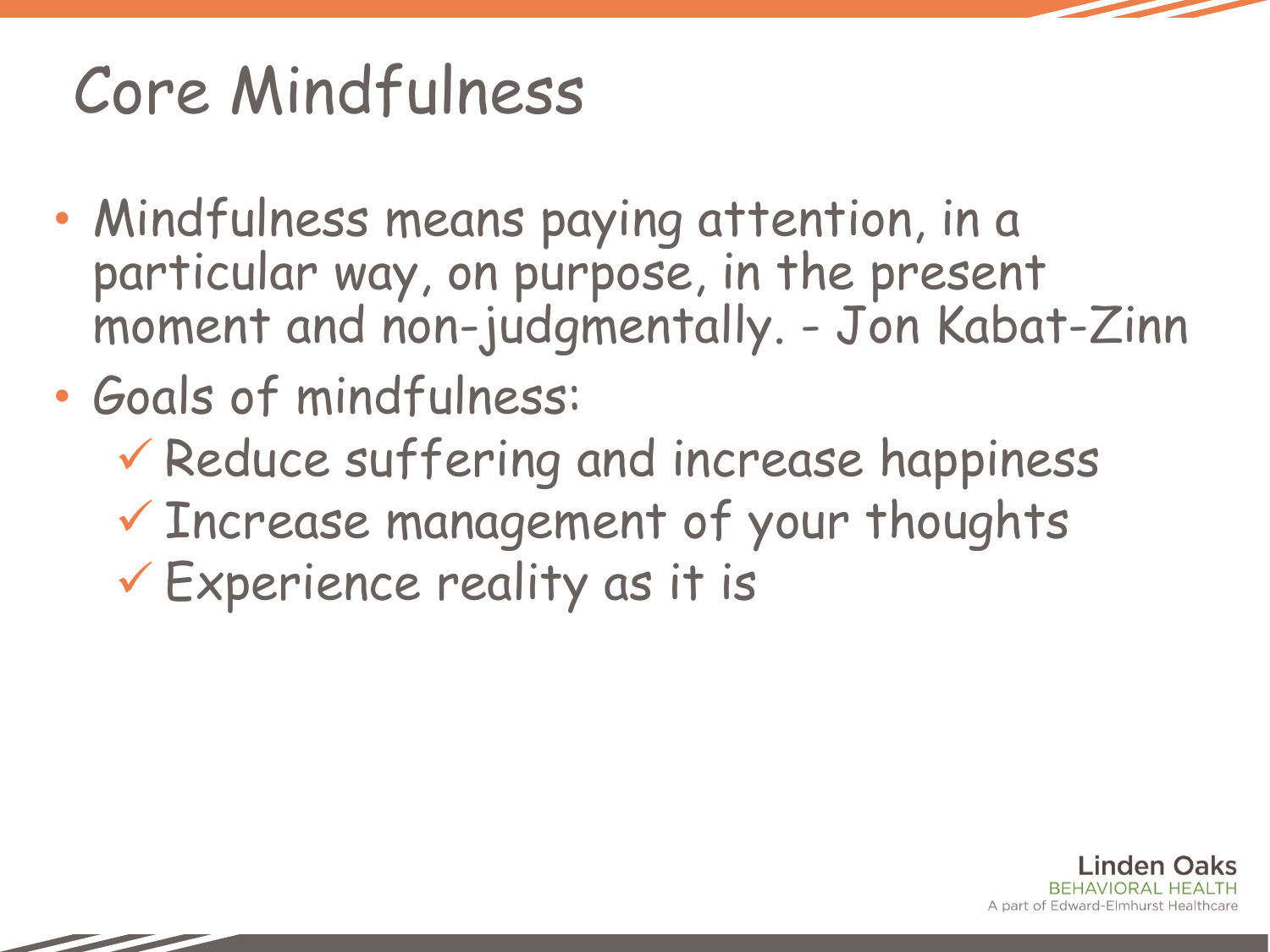## Core Mindfulness Skills

- **"What" skills**
	- ü **Observe:** watch thoughts, feelings and actions, as well as notice your experience without reacting
	- ü **Describe:** put words on the experience and put experiences into words
	- ü **Participate:** enter into your experience, let yourself get involved in the moment, actively practice your skills until they become part of you
- **"How" skills** 
	- ü **Nonjudgmentally:** ungluing oneself from evaluative opinions, focus on the facts
	- <sup>ü</sup> **One-Mindfully:** obtaining and maintaining focus without fragmenting, let go of distractions and bring self back to activity
	- ü **Effectively:** "walking with integrity" and doing what is necessary and right, no matter how difficult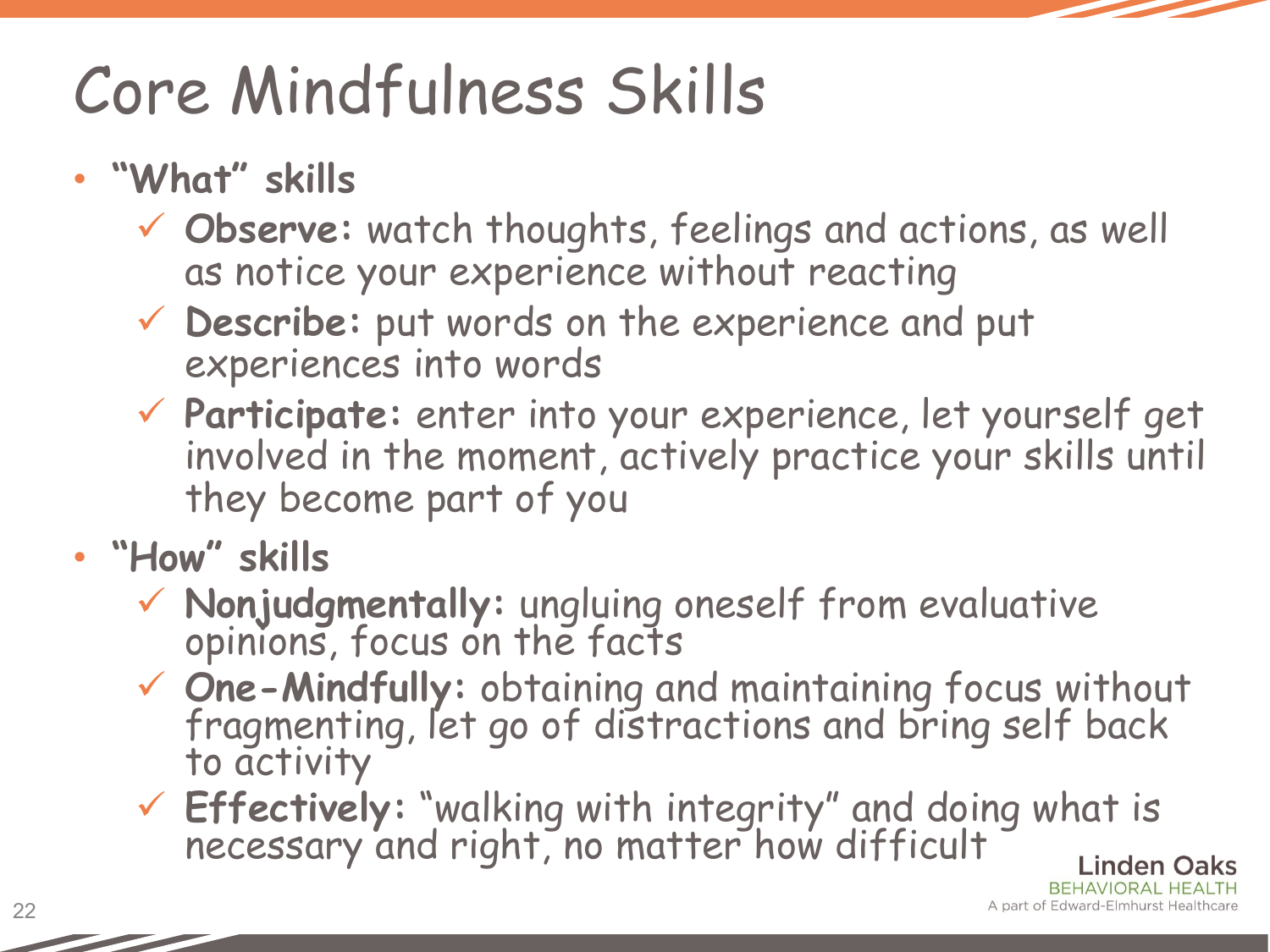## Interpersonal Effectiveness

- Maximize the chances that a person's goals in a specific situation will be met without damaging either the relationship or the person's self-respect.
- Goals of Interpersonal Effectiveness:
	- $\checkmark$  Be skillful in getting what you want from others, as well as getting your needs met
	- $\nu$  Maintain, strengthen, repair or create relationships
	- $\checkmark$  End unhealthy relationships
	- $V$  Walk the middle path
		- **Find balance in relationships**
		- **Balance acceptance and change in relationships**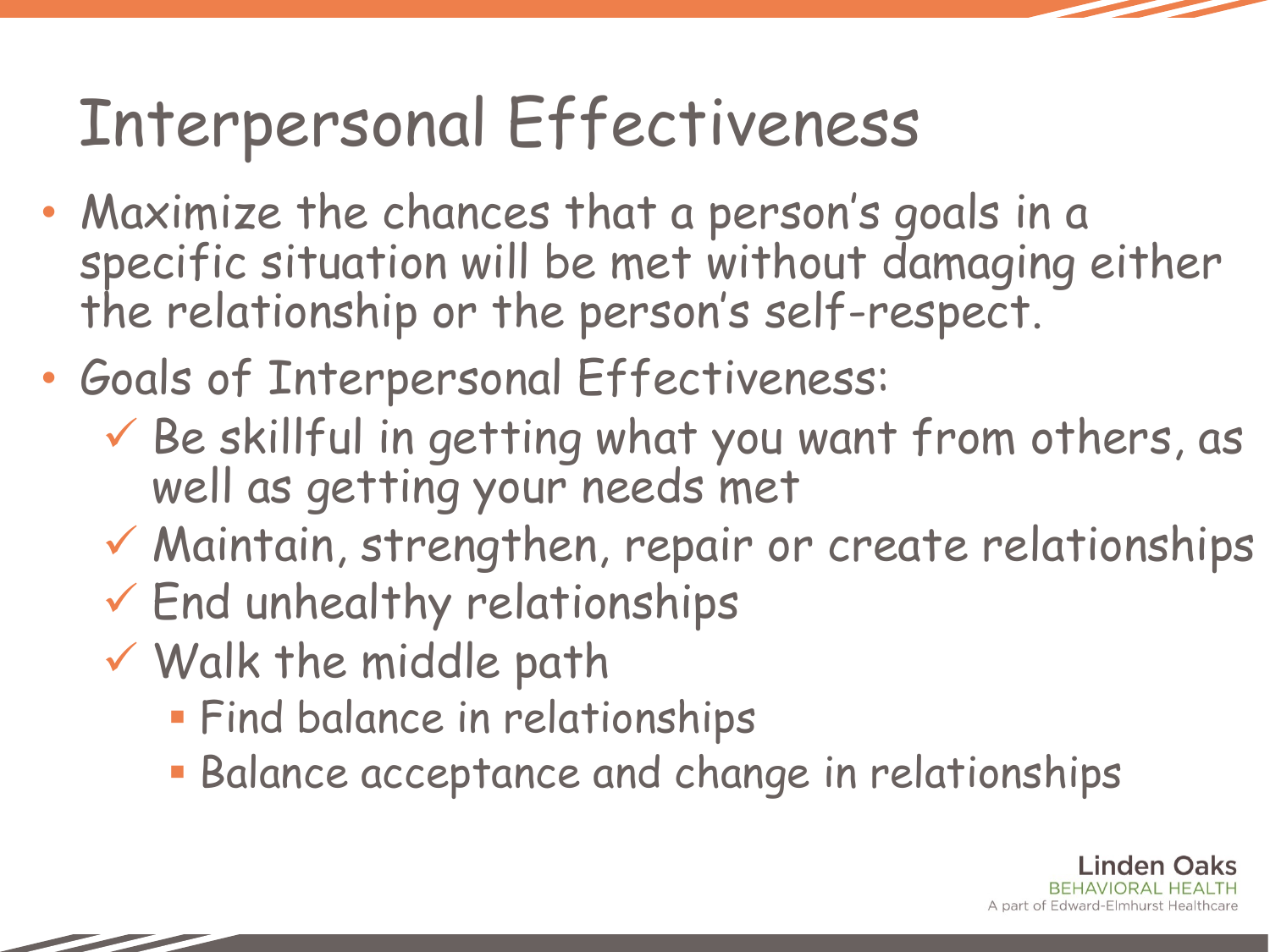## Interpersonal Effectiveness Skills

- **Relationship Effectiveness:** keeping or improving relationships with GIVE (Gentle, Interested, Validate, Easy Manner)
- **Self-Respect Effectiveness:** keeping or improving self-respect with FAST (Fair to self, Apologies, Stick to Values, Truth)
- **Objective Effectiveness:** getting your objective or goals met in a situation with DEAR MAN (Describe the situation, Express emotion, Assert needs, Reinforce others, mindfulness, Appear confident, Negotiate)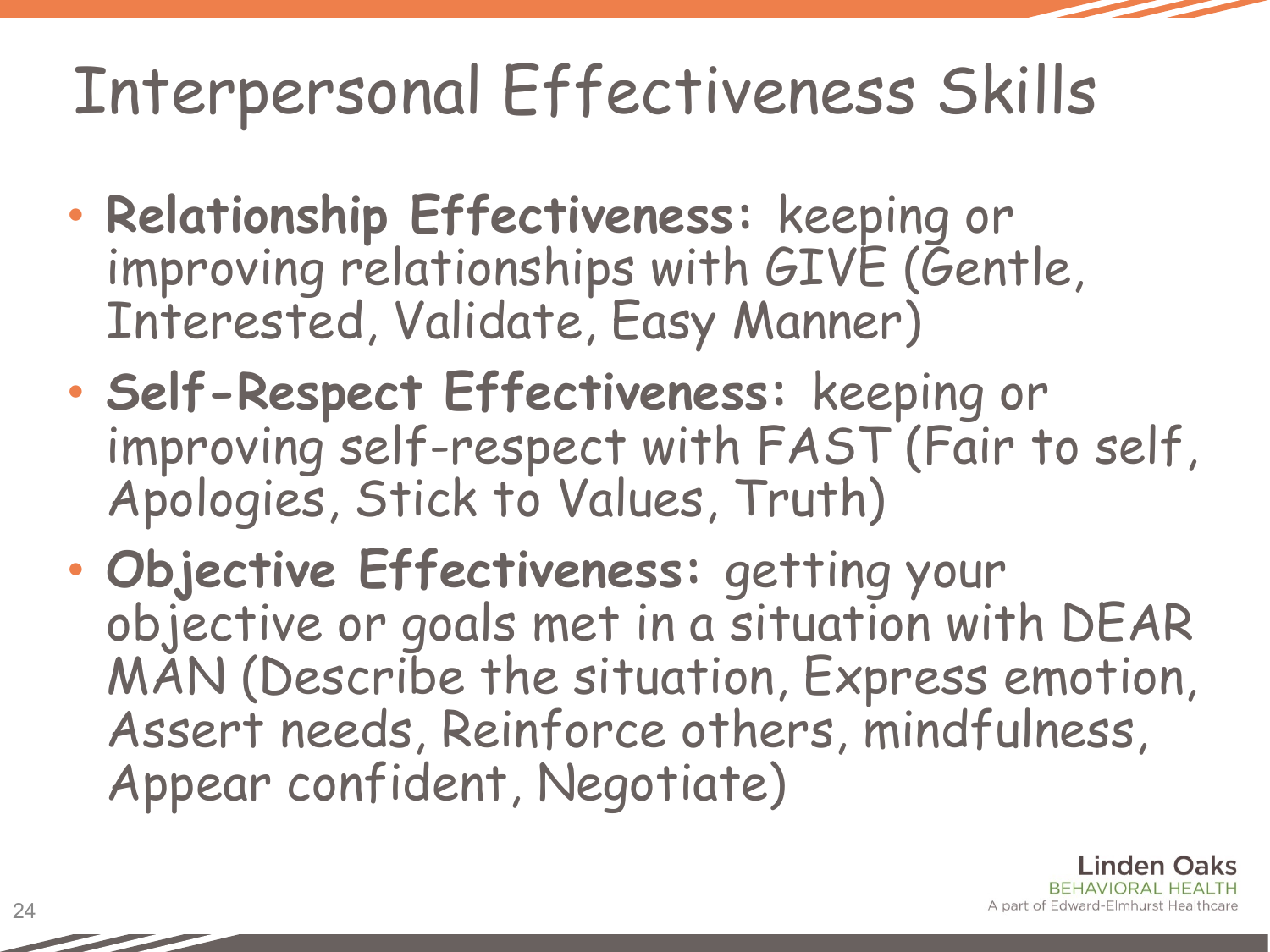## Emotion Regulation

- Many individuals experience emotional dysregulation in that they are frequently<br>emotionally intense and labile. They can become intensely angry, frustrated, depressed, anxious, etc. very quickly, they hold on to that high level of emotion for a long time, and it can take a very long time to come down from the emotional experience.
- Emotion regulation skills work towards keeping individuals at lower emotional levels.
- Goals of Emotion Regulation:
	- <sup>ü</sup> Understand emotions you experience and decrease the frequency of unwanted emotions
	- $\checkmark$  Decrease emotional suffering
	- $\checkmark$  Reduce emotional vulnerability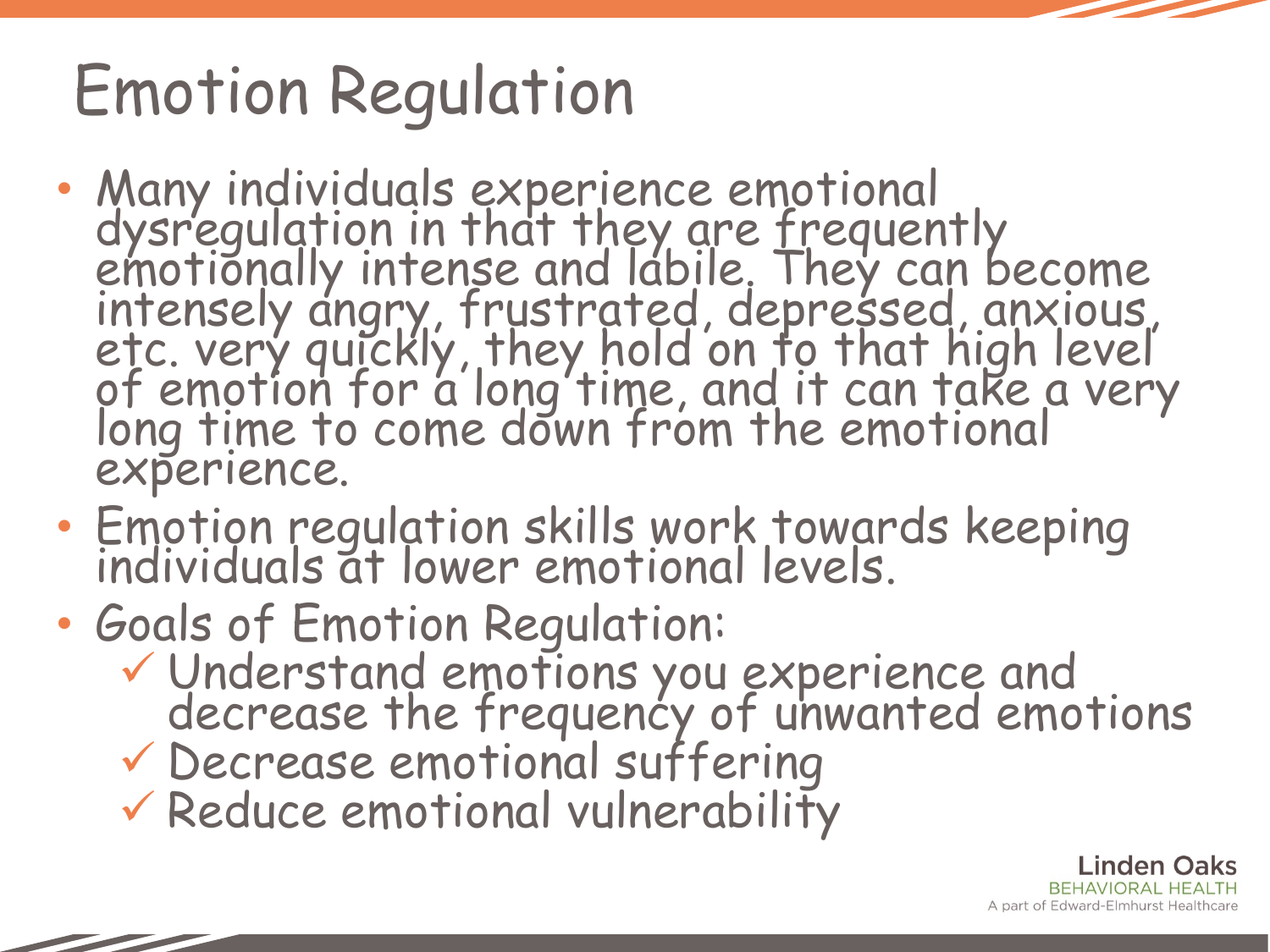## Emotion Regulation Skills

- **Observe and Describe Emotions**: understand and name your emotions
- **Accumulate Positive Experiences**: participate in pleasurable activities in order to increase the ability to access positive emotions
- **Build Mastery**: engage in at least one activity per day to increase a sense of accomplishment
- **Cope Ahead of Time with Emotional Situations:** describe the situation that may prompt problem behavior, decide coping skills to be used, imagine the situation, including coping effectively, practice calming skills after imagining scenario
- **Taking Care of your Body:** with PLEASE (Treat physical illnesses, Balance eating, Avoid mood altering substances, Sleep, Exercise)
- **Increasing Mindfulness to Current Emotion:** observe your emotion: notice its presence, step back, get unstuck
- **Taking Opposite Action:** change the emotion by acting opposite to its action urge, for example: sadness get active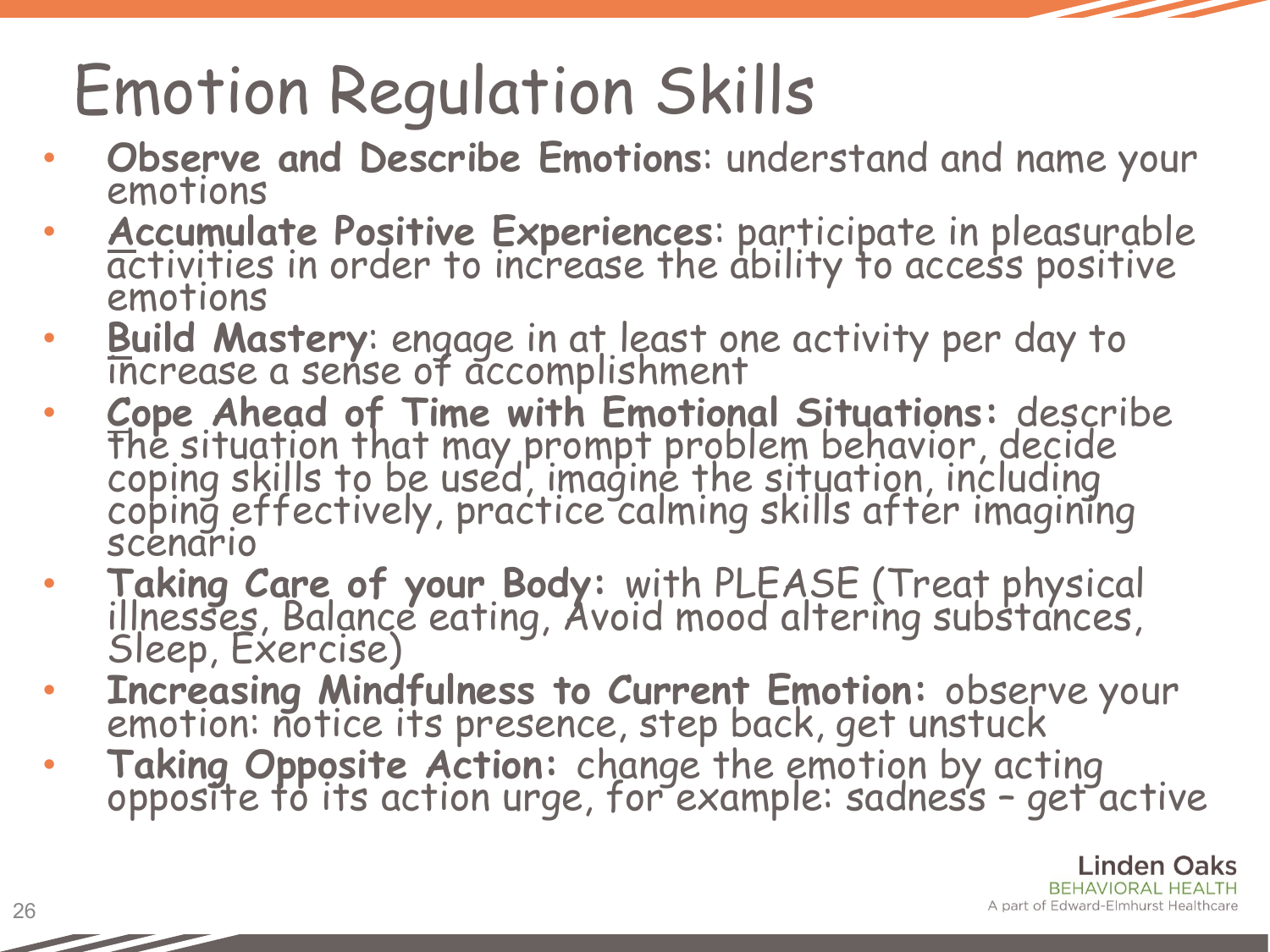#### Distress Tolerance

- Distress tolerance emphasizes learning to bear pain skillfully, which most approaches have paid little attention
- Goals of Distress Tolerance  $\checkmark$  Survive emotional situations  $\checkmark$  Accept reality  $\checkmark$  Become free of having to satisfy the demands of any unhealthy urges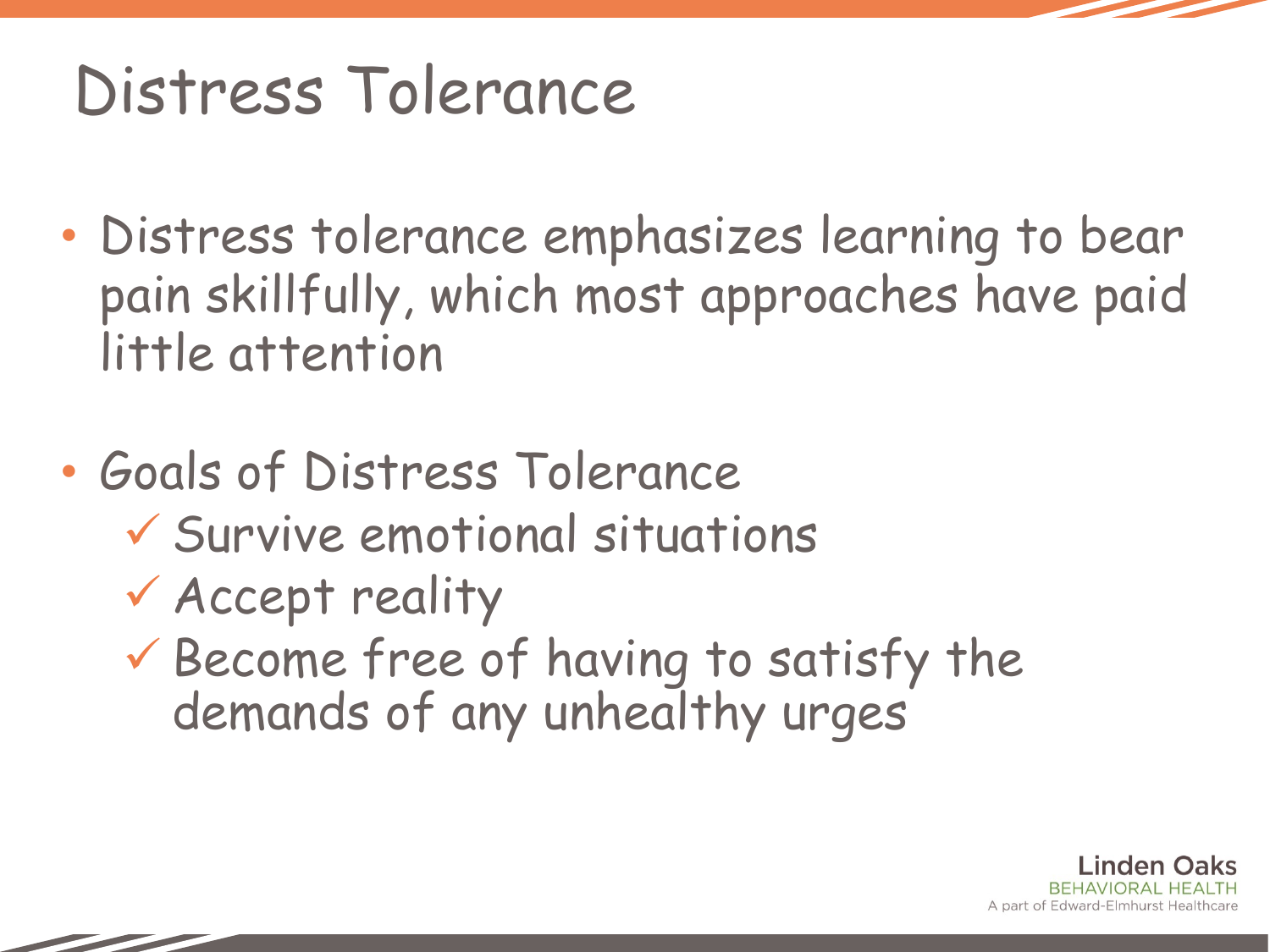#### Distress Tolerance Skills

- **Acceptance Strategies** are skills to reduce suffering by letting go of struggles and engaging in life:
	- $V$  Willingness
	- $\checkmark$  Turning the Mind Towards Acceptance
	- ü Radical Acceptance
- **Crisis Survival Skills** focus on tolerating painful events, urges, impulses, unwanted thoughts, feelings when individuals cannot control the situation

*inden* HAVIORAL A part of Edward-Elmhurst Healthcare

- ü STOP
- $V$  TIPP
- ü Distracting (ACCEPTS)
- $\checkmark$  Improve the Moment (IMPROVE)
- $\checkmark$  Self-Soothing
- $\checkmark$  Thinking of Pros and Cons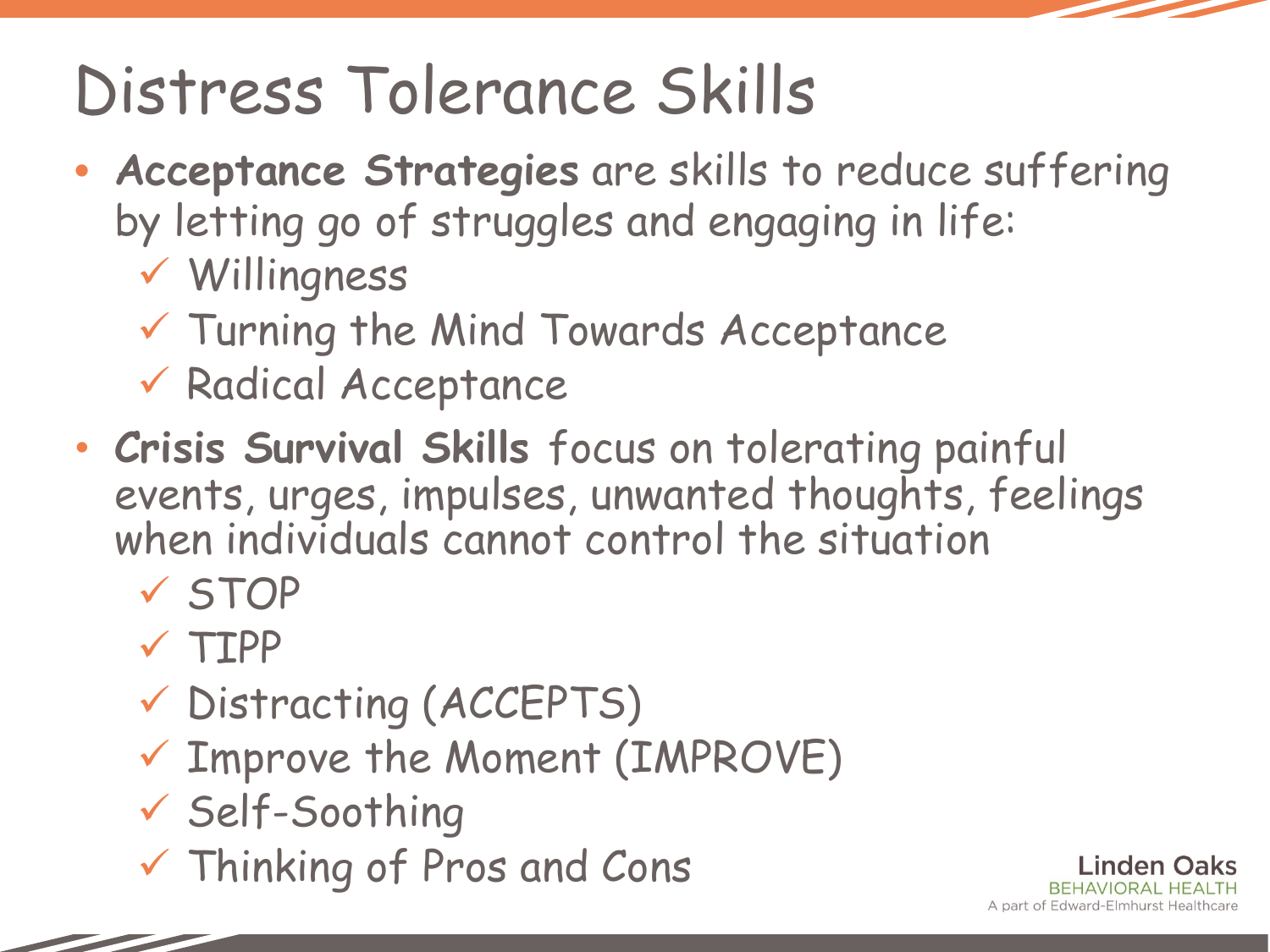#### Acceptance Strategies

- **Willingness:** moving body towards values while carrying any discomforts (unwanted thoughts, feelings and physical sensations) lightly
- **Turning the Mind:** the mind and body are more willing to move towards values however the mind continues to struggle
- **Radical Acceptance:** letting go of things you cannot control, as well as pain creates suffering only when you refuse to accept the pain

 $\sqrt{P}$ ain x lack of acceptance = degree of suffering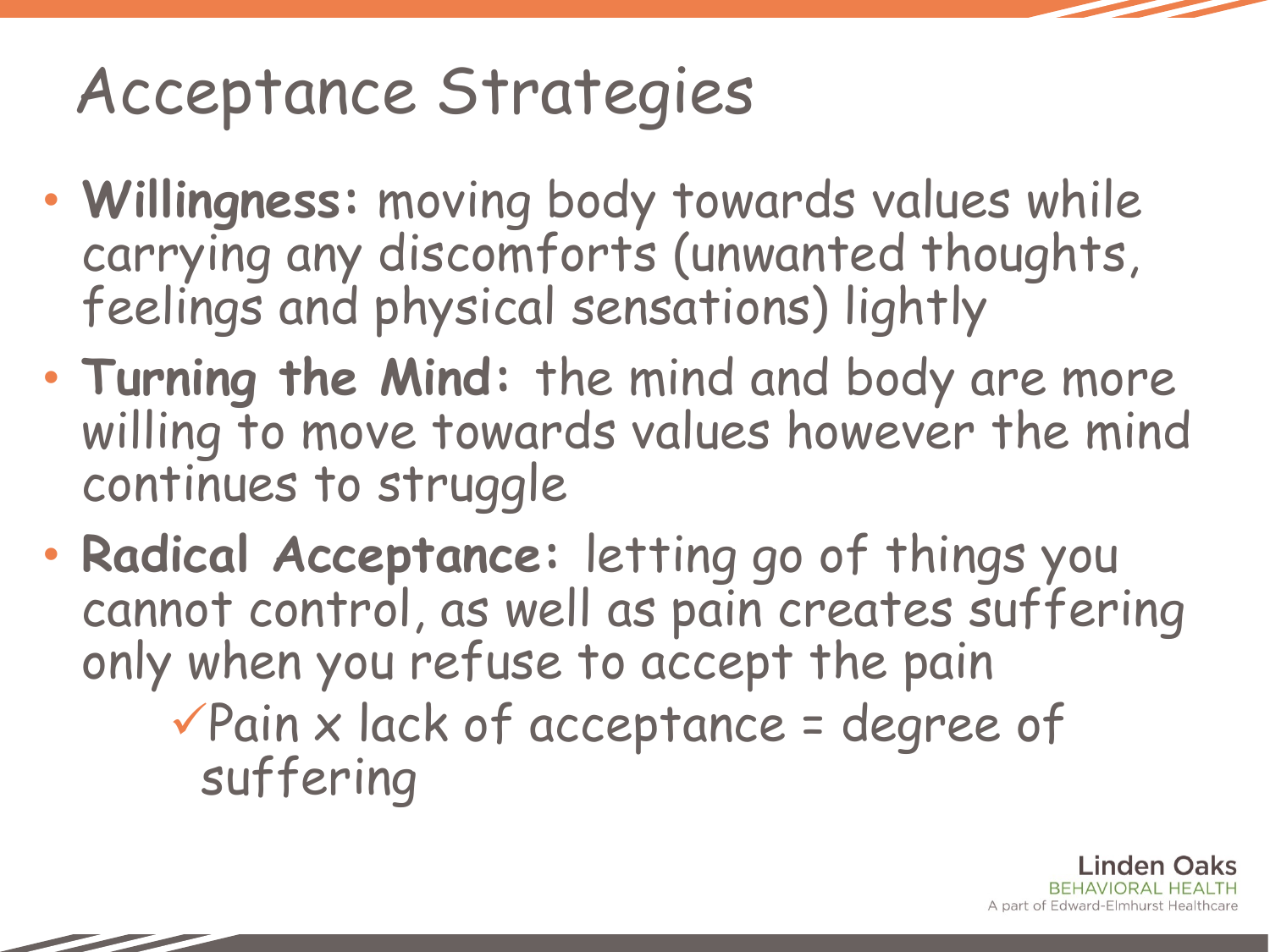#### STOP: What to in a crisis

- **Stop**
- **Take a step back:** practice breathing exercises
- **Observe:** thoughts, feelings, urges, situations, other people
- **Proceed mindfully:** move towards values and let wise mind make decisions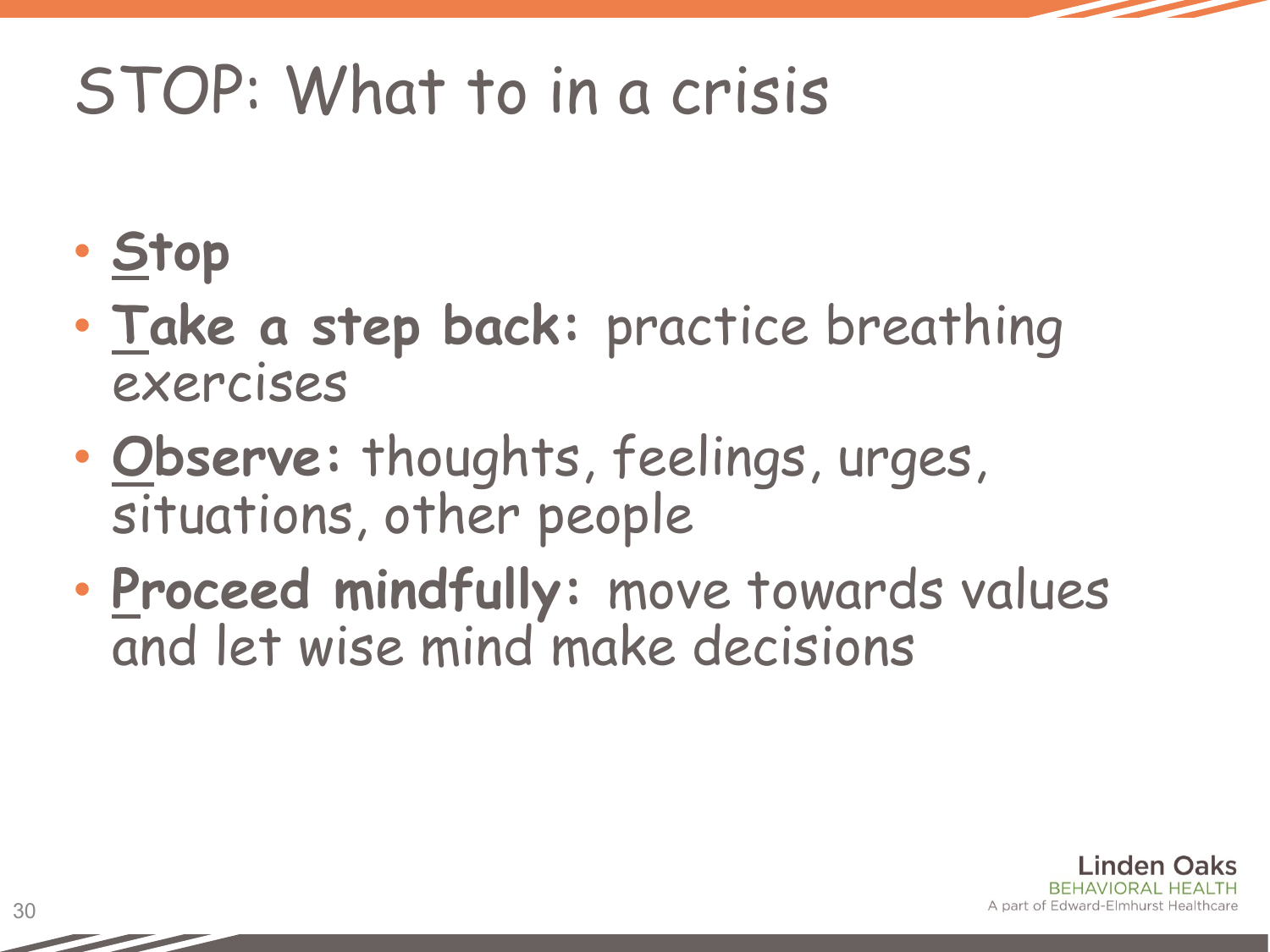# TIPP to Change Your Body Chemistry

- **Tip the Temperature** of your face with cold water
	- $\checkmark$  "Dive response" to slow heart rate and reduce blood flow to nonessential organs so it flows to brain and heart
	- $V$  Cold shower, ice pack, splash cold water on face

#### • **Intense exercise**

- $V$  Expend excess energy
- ü Jumping jacks, high knees, running, dancing

#### • **Paced breathing**

- $\checkmark$  Breath deeply from belly
- $\checkmark$  Out breath slower than in breath
- $\checkmark$  Average: 5 seconds in and 7 seconds out

#### • **Paired with muscle relaxation**

- $\checkmark$  Body scan
- $\checkmark$  Progressive muscle relaxation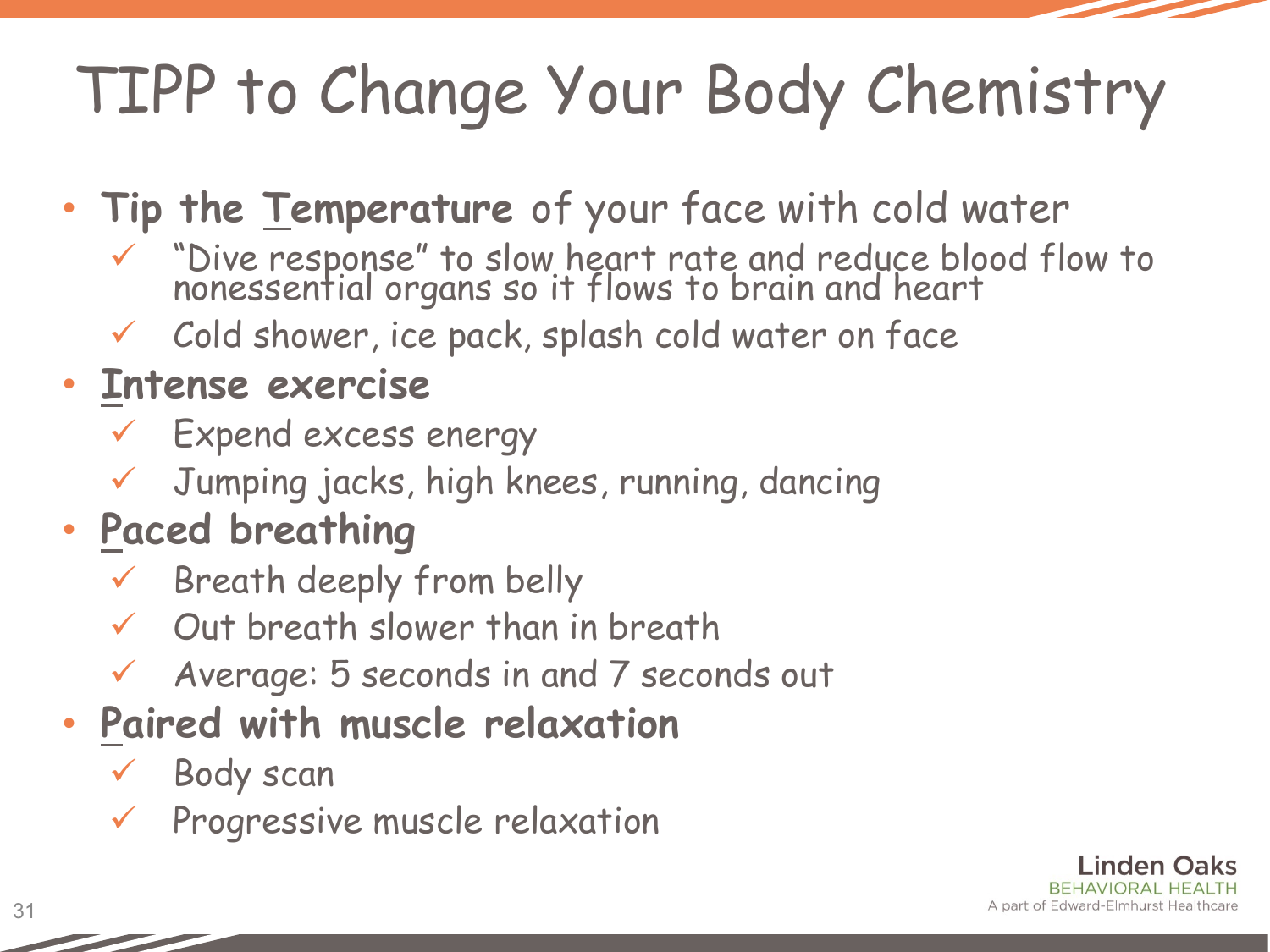# Distracting (ACCEPTS)

- **Activities:** exercise, hobbies, games, sports, walk dog, jumping jacks, ride bike, active video games, dance, jump rope, yoga, high knees
- **Contributing:** volunteer, make a gift, surprise someone, chores, cook/bake, help team mate, coach, babysit, call friend/talk about them
- **Comparison:** moving towards values vs avoidance, day 1 of treatment vs current progress, unhealthy urges vs healthy behaviors
- **Emotions:** joke book, comedies, music, quotes, bubble bath, body scan
- **Pushing Away:** mentally stepping back from situation by using imagination, such as pain in box, emotion draining from body, defusion
- **Thoughts:** reading, homework, puzzles, paint, ABC game, word searches, Sudoku, cross words, count backwards by 13, 20 questions, I spy
- **Sensations:** hold ice in hand (touch), spicy food (taste), loud music (sound), spices (smell), optical illusions (sight)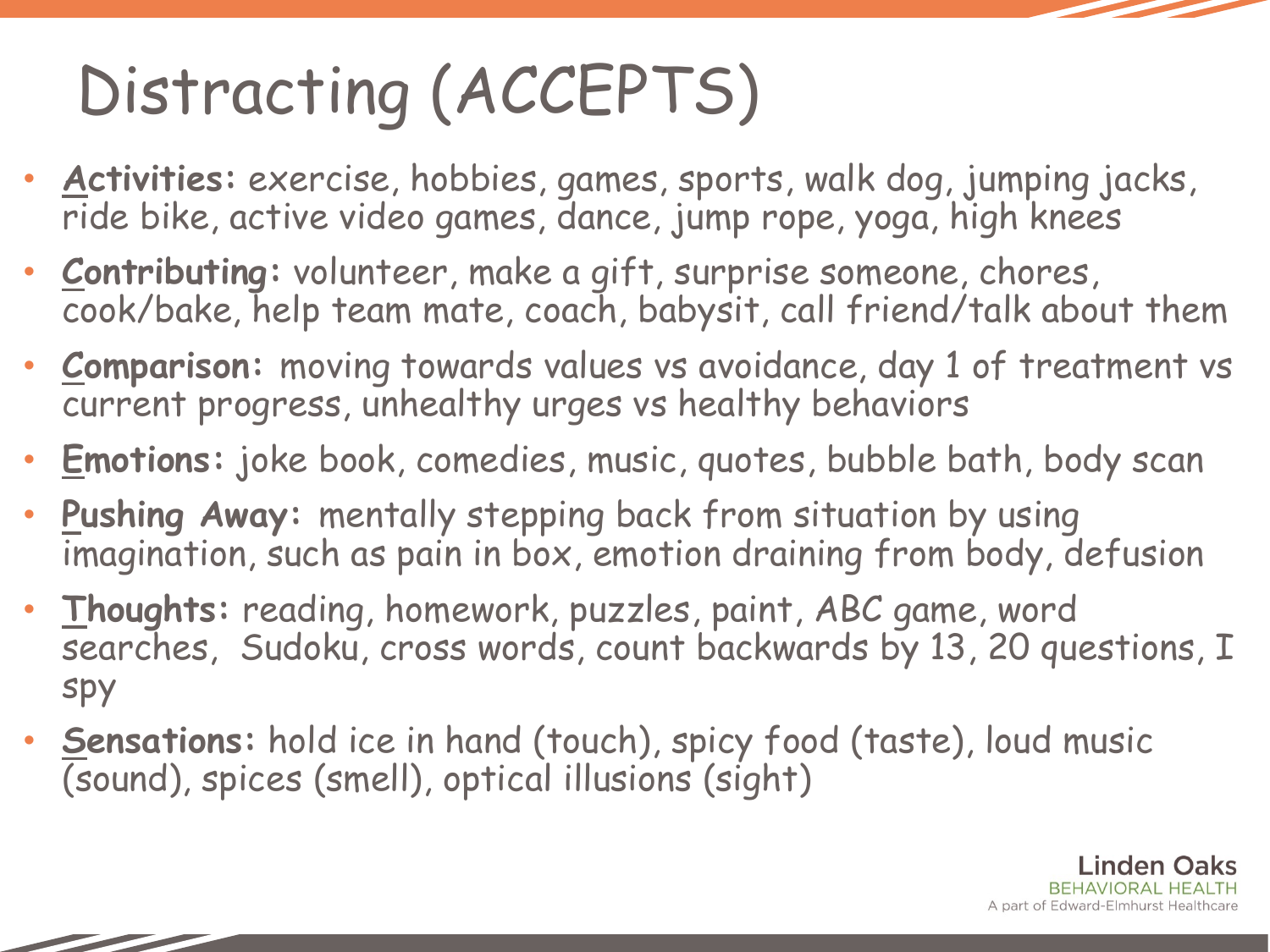### IMPROVE the Moment

- **Imagery:** imagine relaxing scene, imagine coping, fantasy, nature, memories, vacation, dance routines, moving towards values, sport plays
- **Meaning Making:** identify values underneath the distress, explore reasons to be willing to experience discomfort
- **Prayer/Meditation:** connect with higher power, increase in trust, support, hope, contact with present, calm physical sensations, grounding
- **Relaxation:** body scan, yoga, breathing exercises, walking, 4 square breathing, singing, dancing, get fresh air, play with hair/jewelry/clothes
- **One Thing in the Moment:** bring self back to present moment by doing one thing at a time, 100% focus, use 5 senses to get grounded
- **Vacation:** (1) 15-20 minute break, (2) practice skill (3) return to experience
- **Encouragement:** self-cheerlead, quotes, poems, DBT phrases, song lyrics, encouraging words from family and friends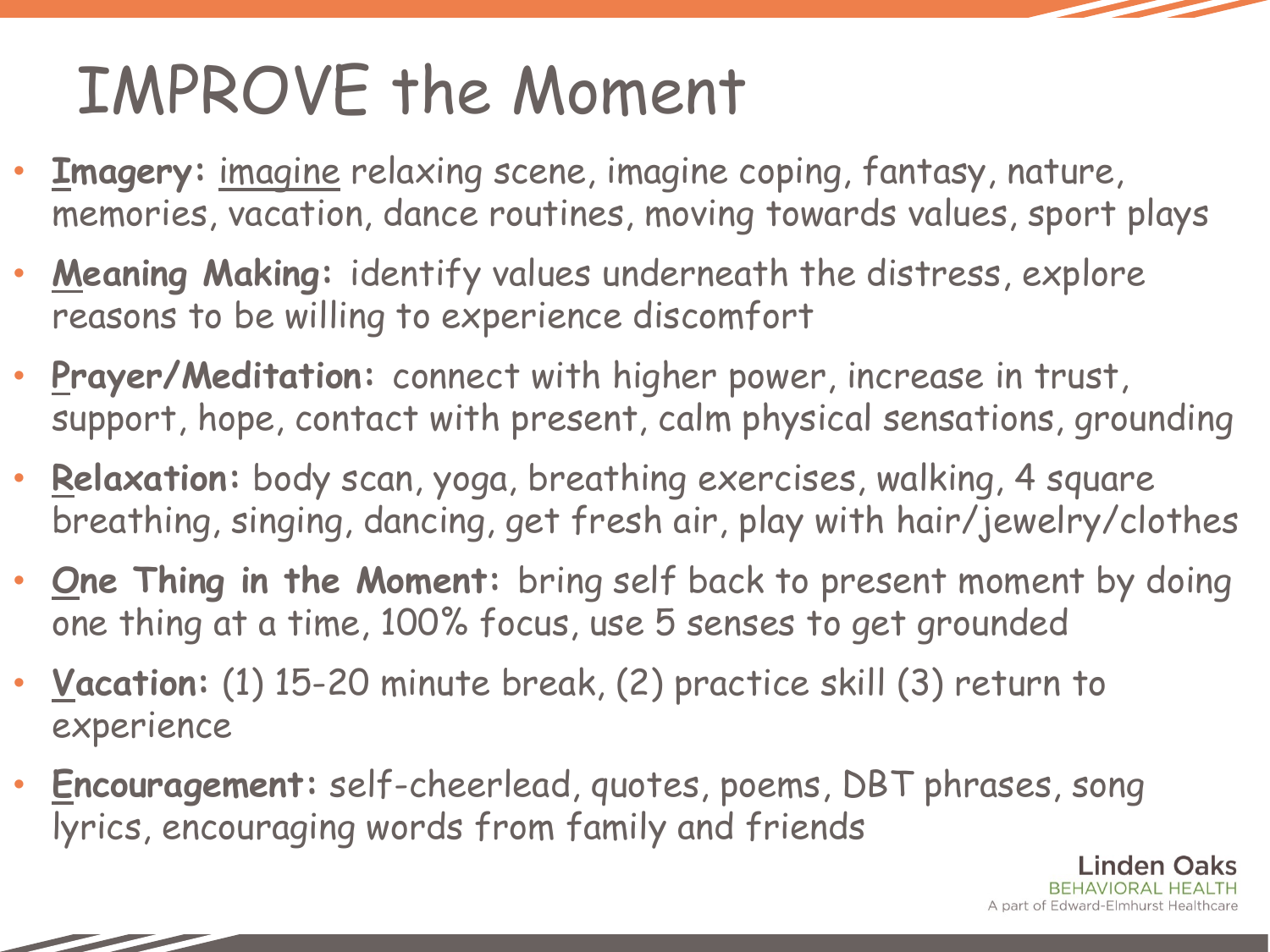#### Self-Soothe

- **Vision:** flowers, candle/watch flame, food, art, pictures of family/friends/pets, star gaze, walk/drive mindfully, you tube videos, books, dance performances, television, movies, celebrities, nature
- **Hearing:** listen to soothing music, sounds of nature (waves, birds, rainfall, leaves rustling), sing your favorite song, play musical instrument, friends/family voices, audio books
- **Smell:** favorite perfume or cologne, lotion, spray fragrance in the air, scented candles, potpourri, bake cookies/bread/cupcakes, cook favorite meal, mindfully walk in nature, wax melts
- **Taste:** favorite meal, soothing drinks (herbal tea, hot cocoa, chocolate milk), treat yourself to a dessert, mints, gum, water, hard candy, chocolate. \*remember to eat and/or drink mindfully
- **Touch:** bubble bath, pet dog/cat, fresh clothes from dryer, get a massage, soak your feet, put lotion on, cold compress on forehead/back of neck, soft material, brush hair/run fingers through hair, hug family member/friend, fidget toy/stress ball/bendy stick, small stuffed animalinden Oaks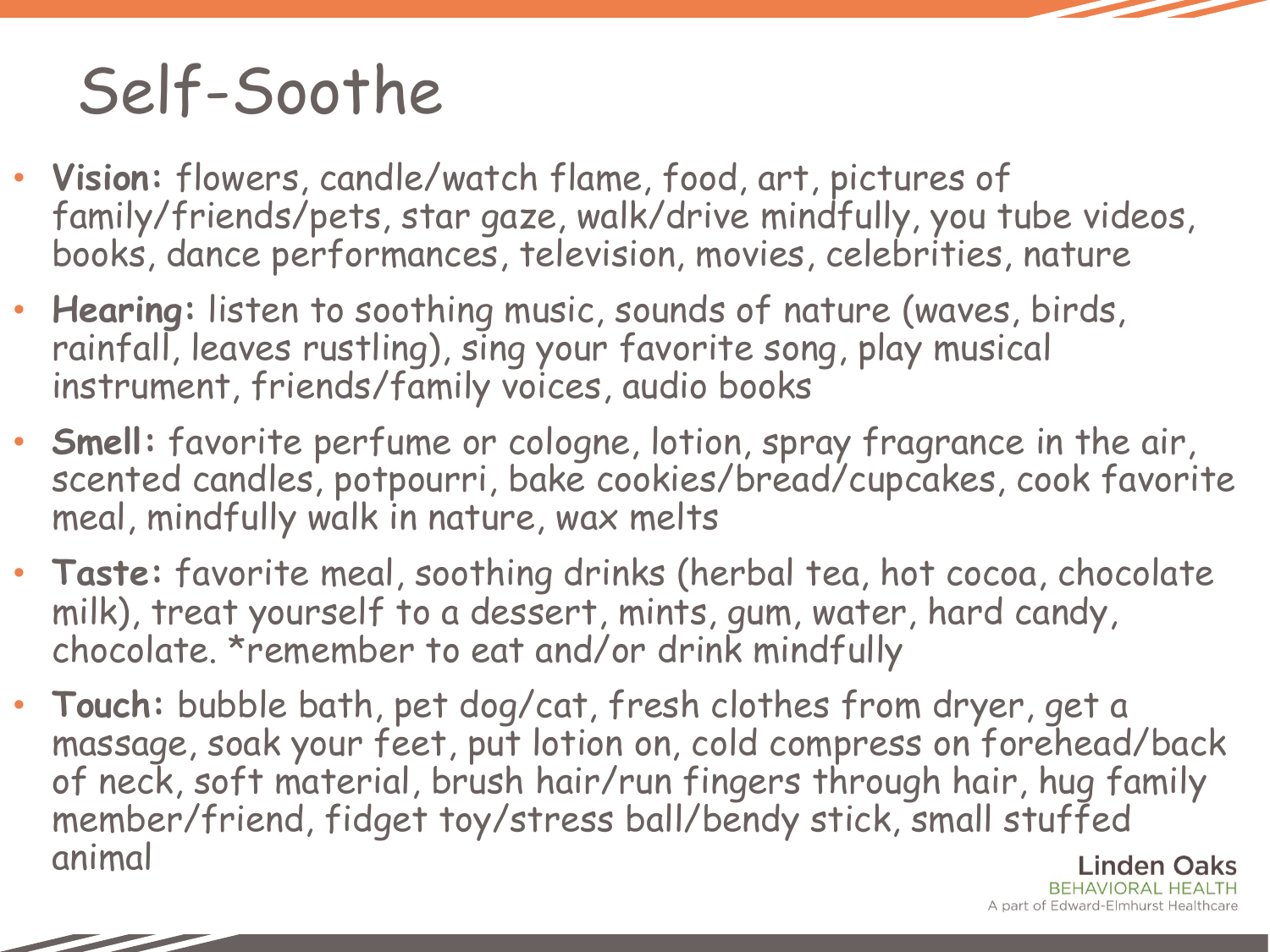## Thinking of Pros and Cons

- Make a pros and cons of tolerating the distress
- Focus on long-term goals
- Remember times when pain has ended
- Think of short term and long term effects of tolerating the distress
- Make the lists ahead of time and review during a crisis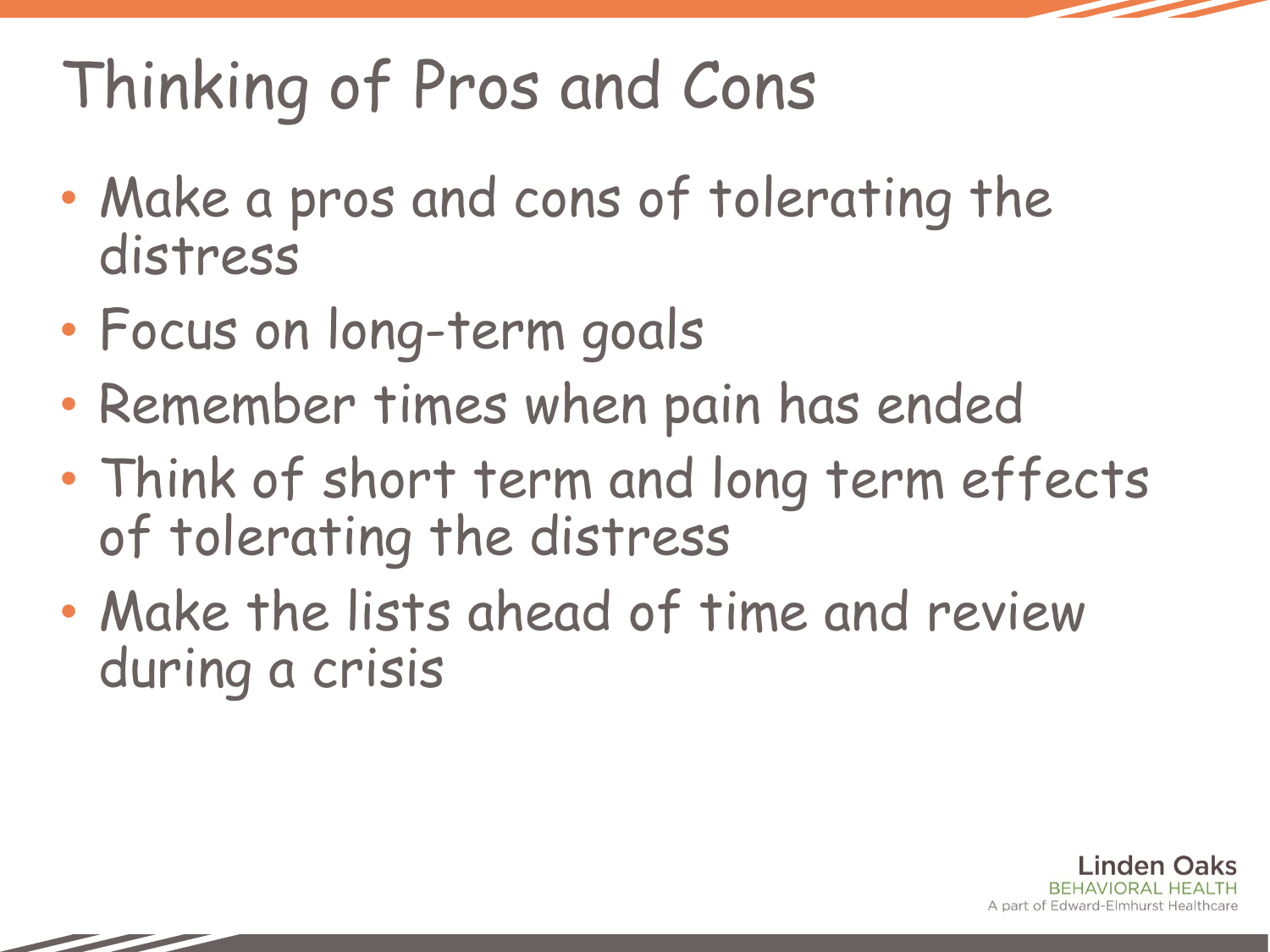#### DBT Crisis Kit

- Crisis skills kit of objects
- Index card listing non-object skills
- Anxiety ladder with a list of skills to practice when experiencing low anxiety/moderate anxiety/high anxiety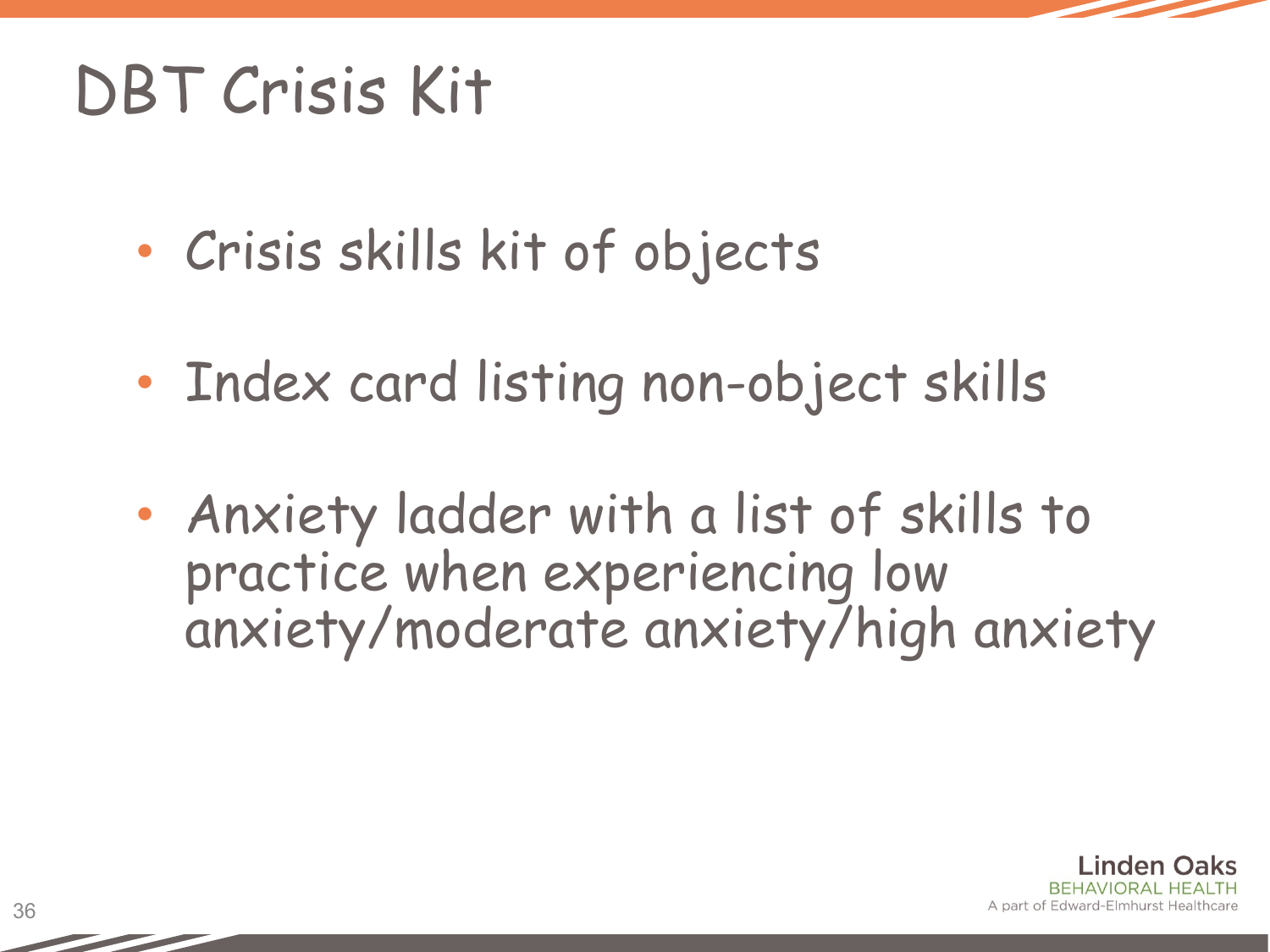# Crisis Kit of Objects

- Crosswords/word searches/Sudoku/logic puzzles
- Pictures of family/friends/pets
- Favorite smelling lotion/perfume/cologne
- Chap stick/lip gloss
- Gum/mints/candy
- Fidget toy (stone/squishy toy/cloth/coins)
- Ear buds/playlist of high energy songs/soothing songs
- Deck of playing cards
- Silly putty/Play-doh
- Pen/paper/journal
- Coloring pages/markers/crayons
- Cinnamon stick/tea bags/wax melts
- Book/magazine/jokes/ poetry
- Shell for ocean sound plus fidget
- Inspirational quotes/lyrics/poems
- Travel sound machine
- Water bottle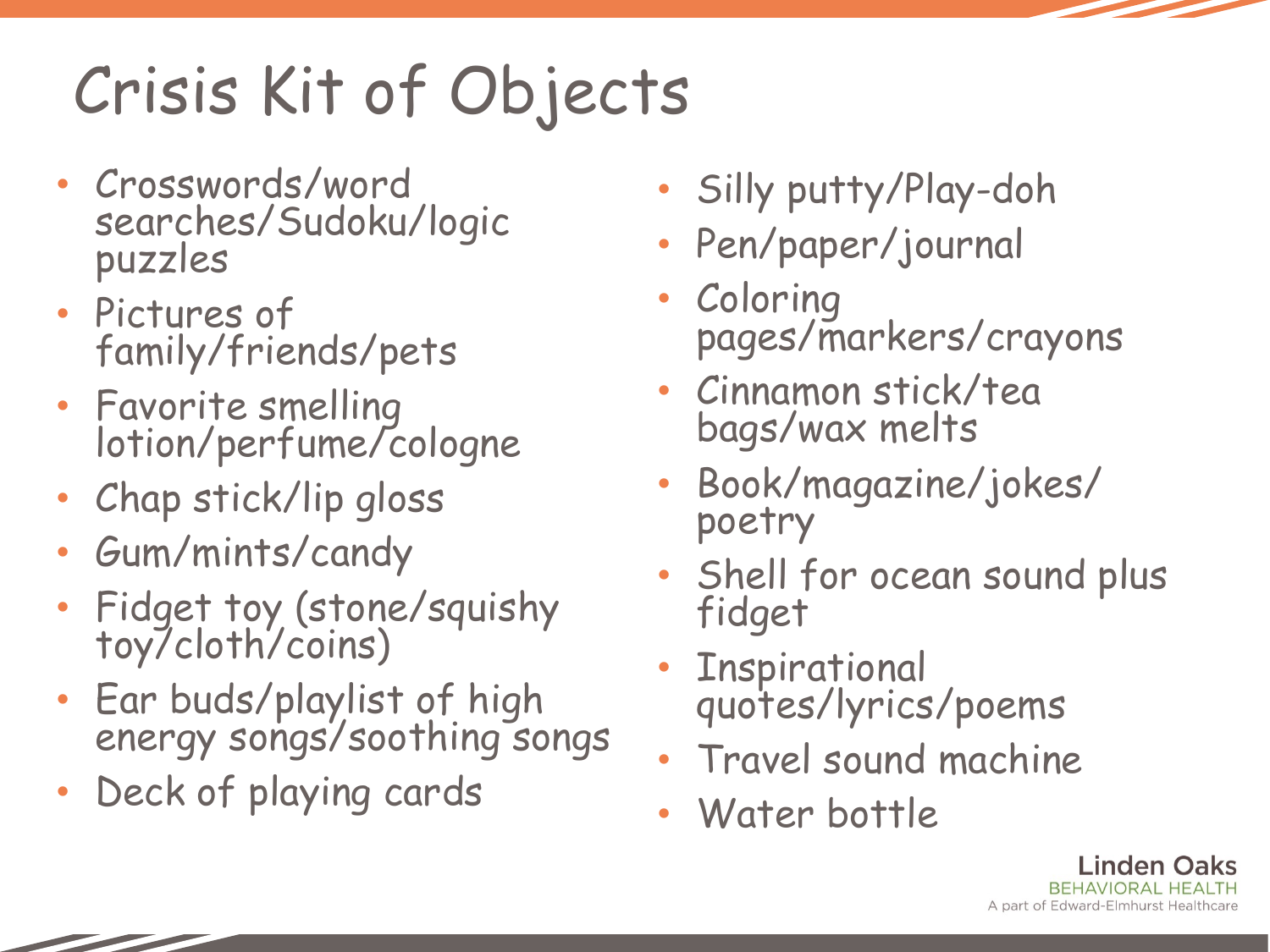## Index Card of Skills

- 4 square breathing, follow your breath, value breathing, count your breaths
- Leaves on a stream, clouds in the sky, bubbles, watch thoughts
- ABC game
- 20 questions, I Spy, tic tac toe
- DBT phrases: ride the wave, get out of your future, move towards values
- Count backwards by 7's from 1,000
- Exercise: jumping jacks, high knees, push-ups
- Imagine calming scenes, nature, moving towards values
- You Tube videos of animals or babies, watch clips of movies or television shows
- 5/4/3/2/1 with five senses
- Cook, bake, eat mindfully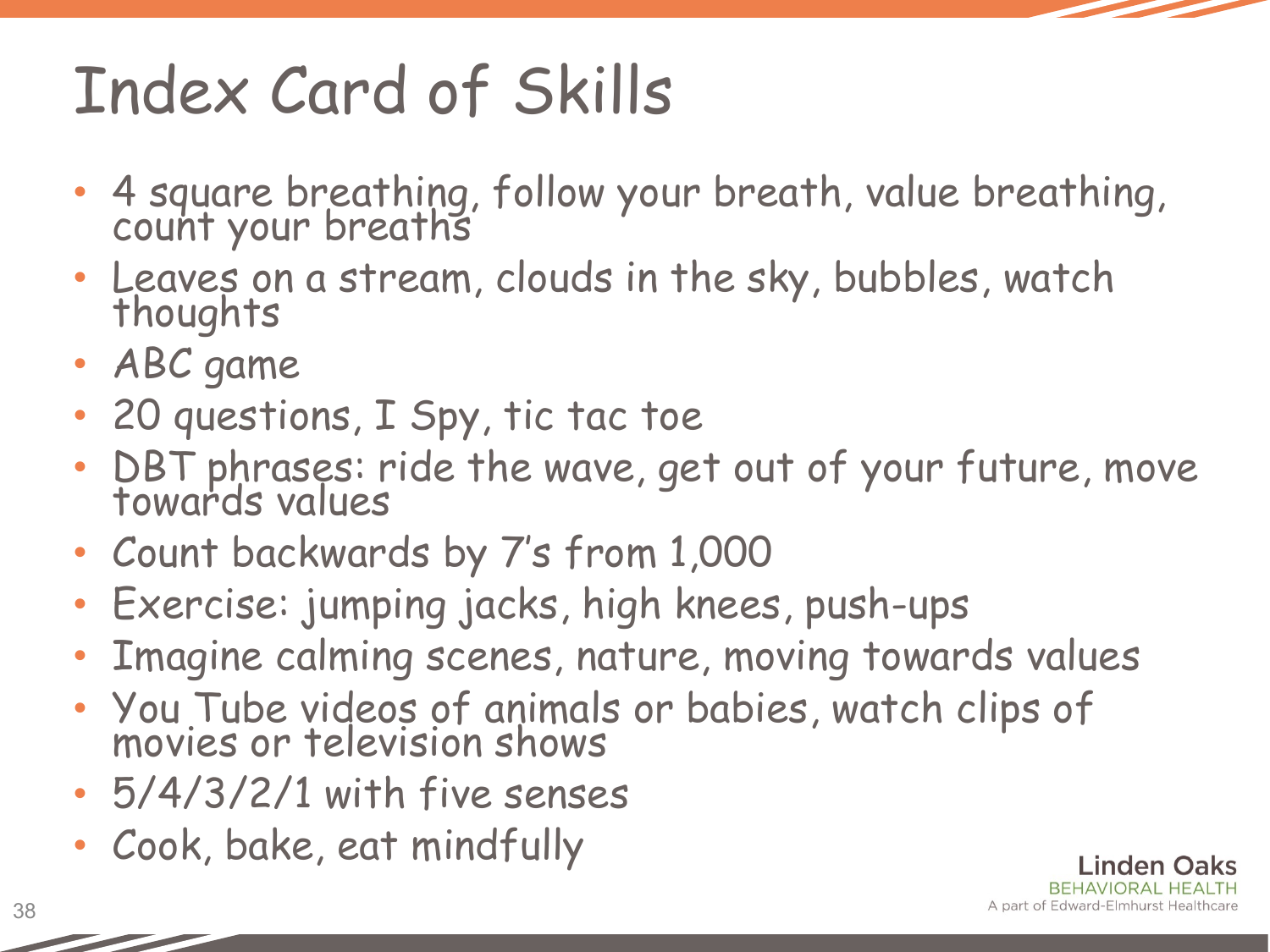#### Anxiety Ladder

- Patients identify different levels of their anxiety by creating an anxiety ladder.
- The ladder is a scale of physical sensations/urges/impulses/thoughts that patients report they experience when they have anxiety.
- The scale is from 1 to 10 with 10 being the worst amount of anxiety that patients have ever experienced.
- Patients identify a crisis zone. The typical crisis zone is between 7 and 10, however it does vary.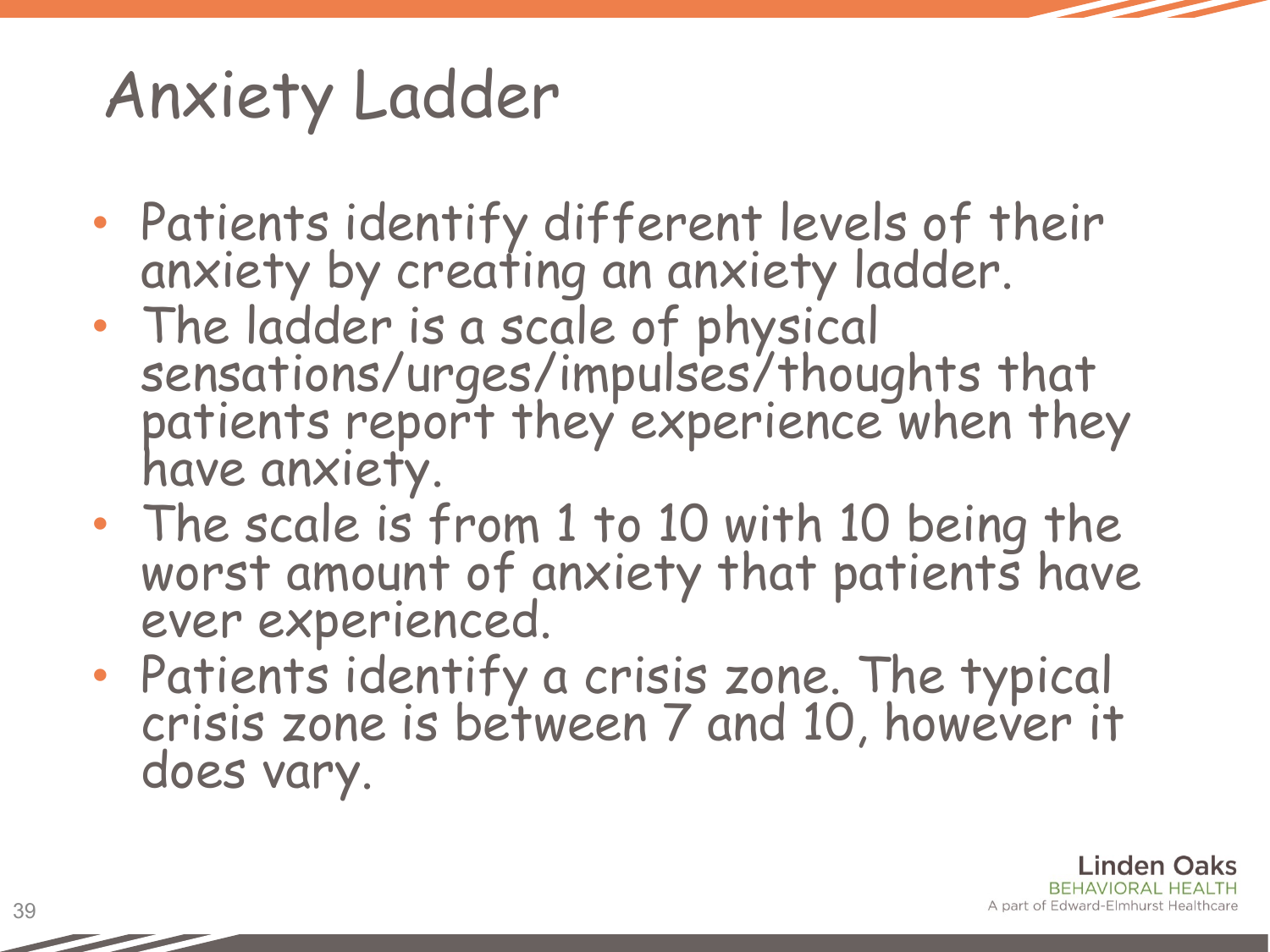#### Step 1: Identify the physical sensations, urges and impulses that are experience when anxious

| COMMON PHYSICAL SENSATIONS                                                                                                                                                                                                                                                                                                                                                                                                                                                                                                                                                   | COMMON URGES AND IMPULSES                                                                                                                                                                                                                                                                                                                                                                                                                                                                                                                |
|------------------------------------------------------------------------------------------------------------------------------------------------------------------------------------------------------------------------------------------------------------------------------------------------------------------------------------------------------------------------------------------------------------------------------------------------------------------------------------------------------------------------------------------------------------------------------|------------------------------------------------------------------------------------------------------------------------------------------------------------------------------------------------------------------------------------------------------------------------------------------------------------------------------------------------------------------------------------------------------------------------------------------------------------------------------------------------------------------------------------------|
| Crying<br>Loss of appetite<br>Dizziness<br>Numbness/tingling<br>Chest tightness/discomfort<br>Hot/cold flashes<br>Flush skin/blushing<br>Sleep problems<br>Loss of breath/heavy breathing<br>Unreality<br>Detached from self<br>Nausea<br>Muscle tension<br>Racing thoughts<br>Butterflies in stomach<br>Nail biting/lip biting<br>Fast heartbeat<br>Sweating<br>Having a lump in your throat<br>Blurred or distorted vision<br>Difficulty concentrating<br>Fidgeting<br>Headaches/Migraine<br>Tapping foot/shaking leg<br>Playing with hair/clothes/fingers<br>Panic attack | Suicidal thoughts<br>Suicidal plans<br>Suicidal actions<br>Suicide attempt<br>Self-harm urges<br>Self-harm behaviors<br>Picking urges<br>Picking behaviors<br>Substance use urges<br>Substance use behaviors<br>Restrict/binge food intake urges<br>Restrict/binge food intake behaviors<br>Physical aggressive urges<br>Physical aggressive actions<br>Verbal aggressive urges<br>Verbal aggressive actions<br>Impulsive behaviors urges<br>Impulsive behaviors actions<br><b>Isolation</b><br>Run away/hide<br>Nap/sleep<br>Opting out |

**Linden Oaks BEHAVIORAL HEALTH** A part of Edward-Elmhurst Healthcare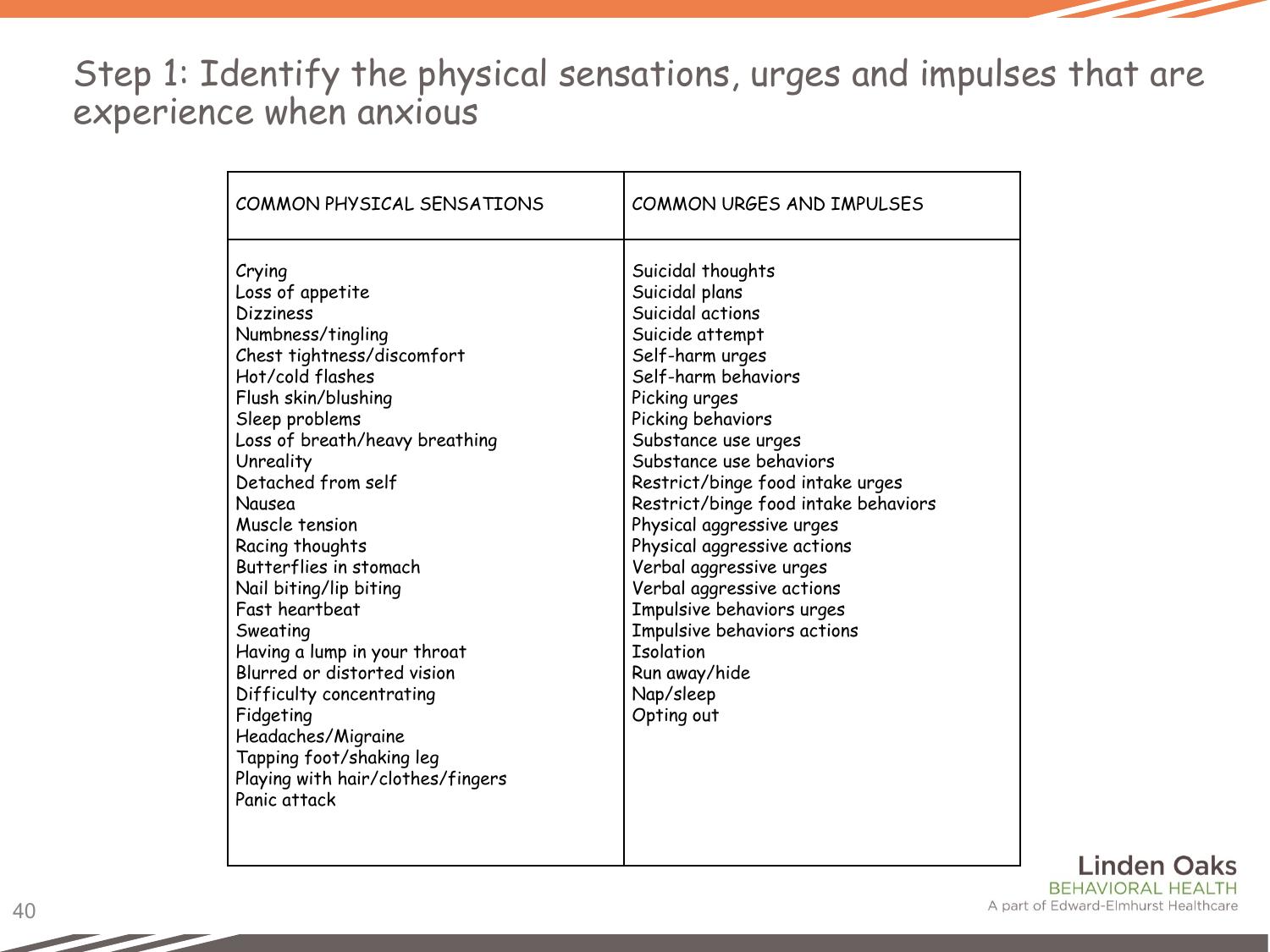#### Step 2: Put the experiences in order on the scale of 1-10 Step 3: Add favorite skills to each section (low, moderate and high)

|                | PHYSICAL SENSATIONS/<br>URGES/IMPULSES | <b>SKILLS TO PRACTICE</b>                                                                                                       |
|----------------|----------------------------------------|---------------------------------------------------------------------------------------------------------------------------------|
| 10             | Self-harm behaviors                    | ABC game<br>Self-soothe kit<br>Stress ball/Silly Putty                                                                          |
| 9              | Panic attack                           | Vacation (support system)<br>Word searches<br>Gum/mints/candy<br>Count backwards by 7<br>Draw/color<br>Imagery of calming scene |
| 8              | Self-harm urges                        |                                                                                                                                 |
| $\overline{7}$ | Stomach ache/nausea                    | Defusion (Leaves on a stream)<br>Follow your breath<br>Opposite action                                                          |
| 6              | Chest tightness/heavy breathing        | 5-4-3-2-1 with your 5 senses<br>Drop anchor<br>4 square breathing                                                               |
| 5              | Heart racing                           | Body scan<br>Acceptance of feelings<br>Increase positive experiences                                                            |
| $\overline{4}$ | Muscle tension in neck/shoulders       | Beginner's mind                                                                                                                 |
| 3              | Racing thoughts                        | Observe/describe your experience<br>Participate/get engaged in situation<br>Ride the wave (sit with it)                         |
| $\overline{c}$ | Playing with clothes/hair              | Willingness<br>One-mindfully (100% focus on one<br>activity)                                                                    |
| $\mathbf{1}$   | Leg/foot tapping                       |                                                                                                                                 |

**Linden Oaks BEHAVIORAL HEALTH** A part of Edward-Elmhurst Healthcare

41

 $\overline{\phantom{a}}$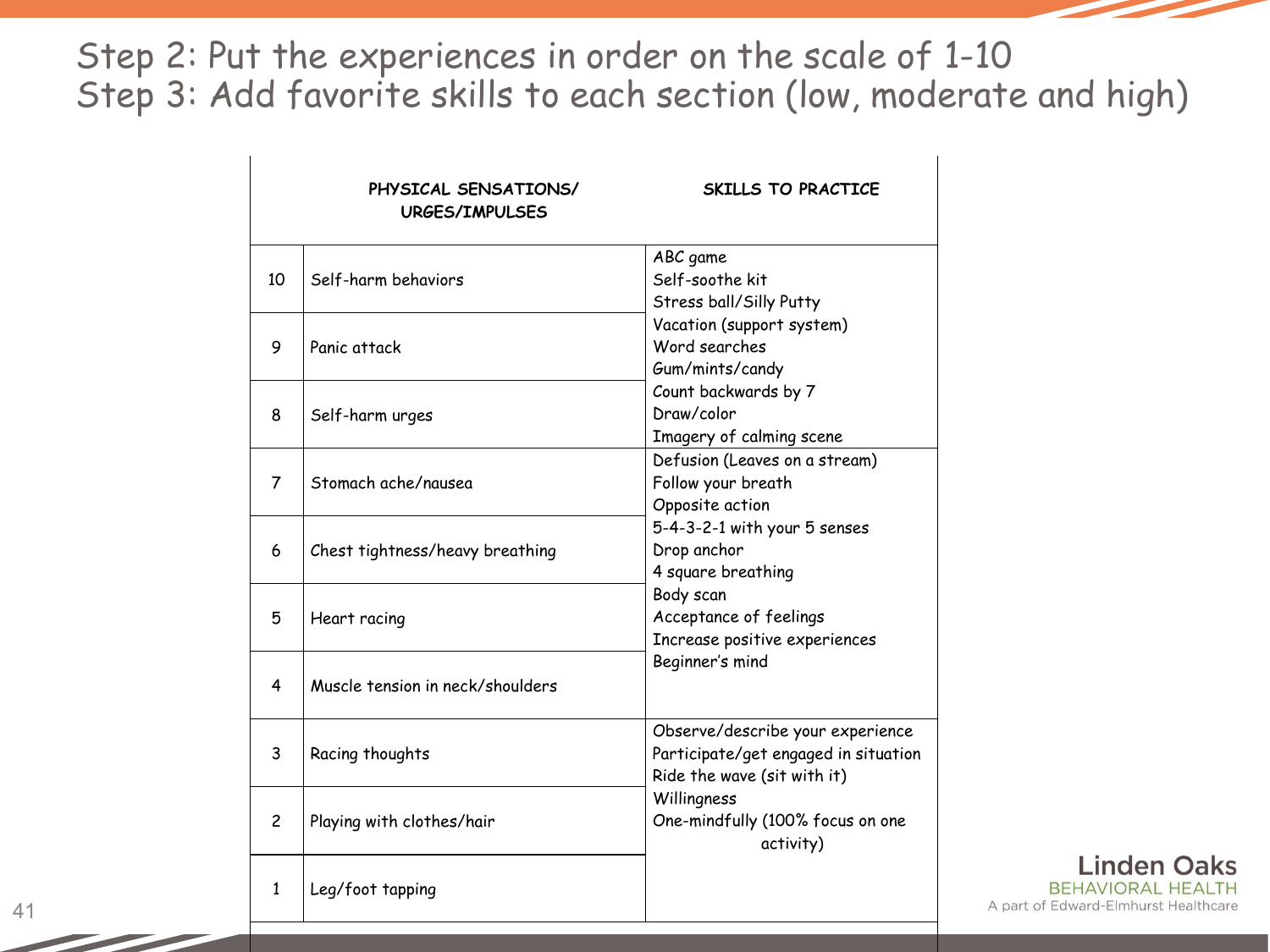#### DBT School Action Plan

- The goal is for patients to practice skills in the classroom to manage their anxiety, however they may need to take a Vacation.
- DBT skill of Vacation: break to guidance office
	- $\checkmark$  If patients anxiety reach and/or stay in the crisis zone and they have practiced at least 5 crisis skills in class, it is recommended for them to be able to take a break to the guidance office to practice<br>skills with school staff.
	- <sup>ü</sup> During this break, it would be helpful for school staff to not discuss the cause of the anxiety and/or triggers in detail, as asking these types of questions may result with more rumination/obsessive thinking and increase the anxiety.
	- <sup>ü</sup> The break is intended to practice skills to decrease anxiety in order to return to class. Patients should only be taking a break when they are in their crisis zone. Linden Oaks **BEHAVIORAL HEALTH**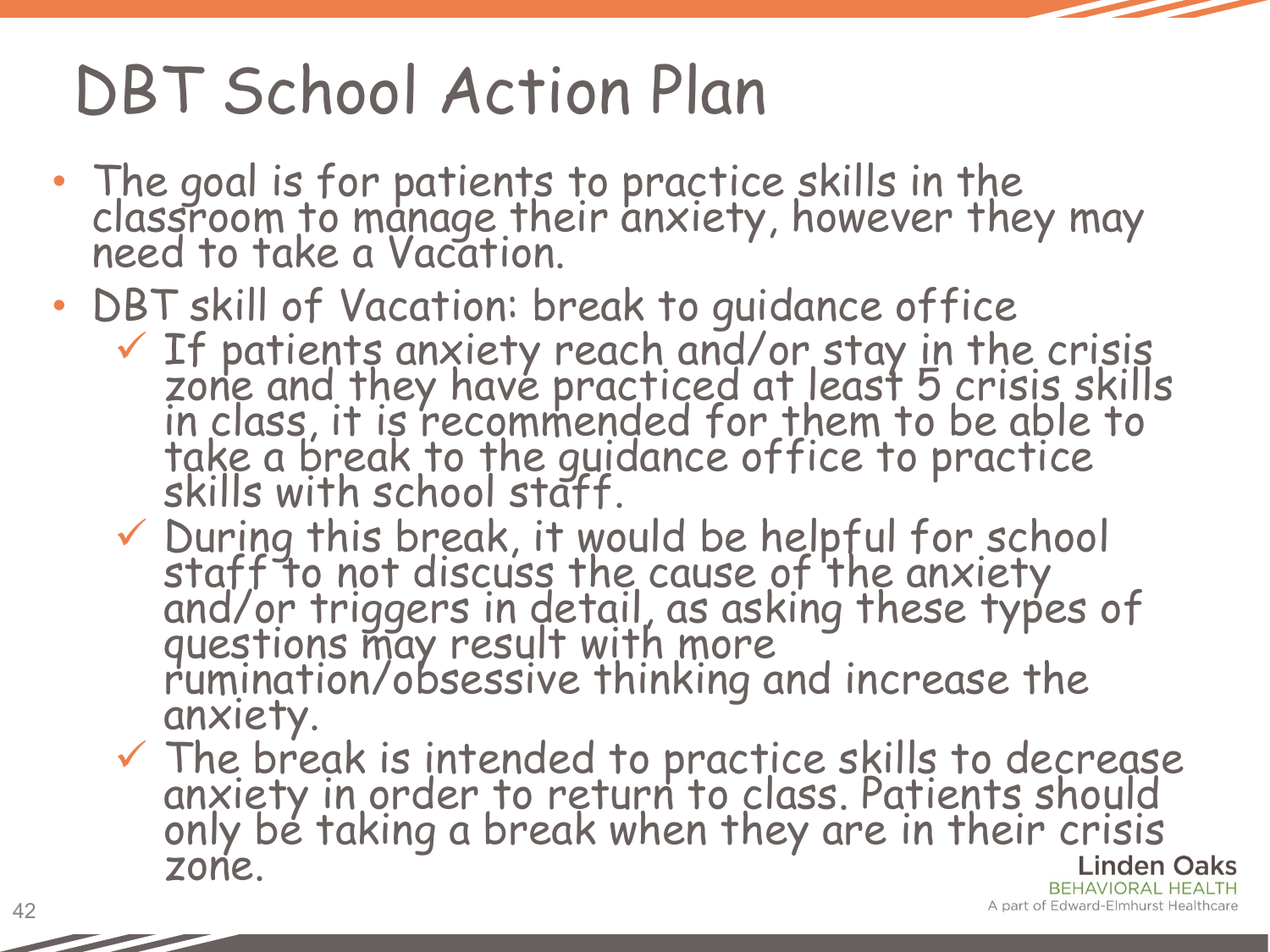## DBT School Action Plan (Cont.)

- Returning to class:
	- $\checkmark$  As soon as their anxiety number have lowered and they are out of the'ir crisis zone they<br>should go back to class.
	- <sup>ü</sup> The goal is for the break to last no more than twenty minutes. Patients may need to continue to practice skills once they return to the classroom as their anxiety may be in the moderate to low range.
	- $\checkmark$  Again, the goal of the break is to get them out of the crisis zone, not to have the anxiety eliminated altogether.
	- <sup>ü</sup> They may frequently visit the guidance office in the beginning of implementing the action plan, as their tolerance to distress may have decreased.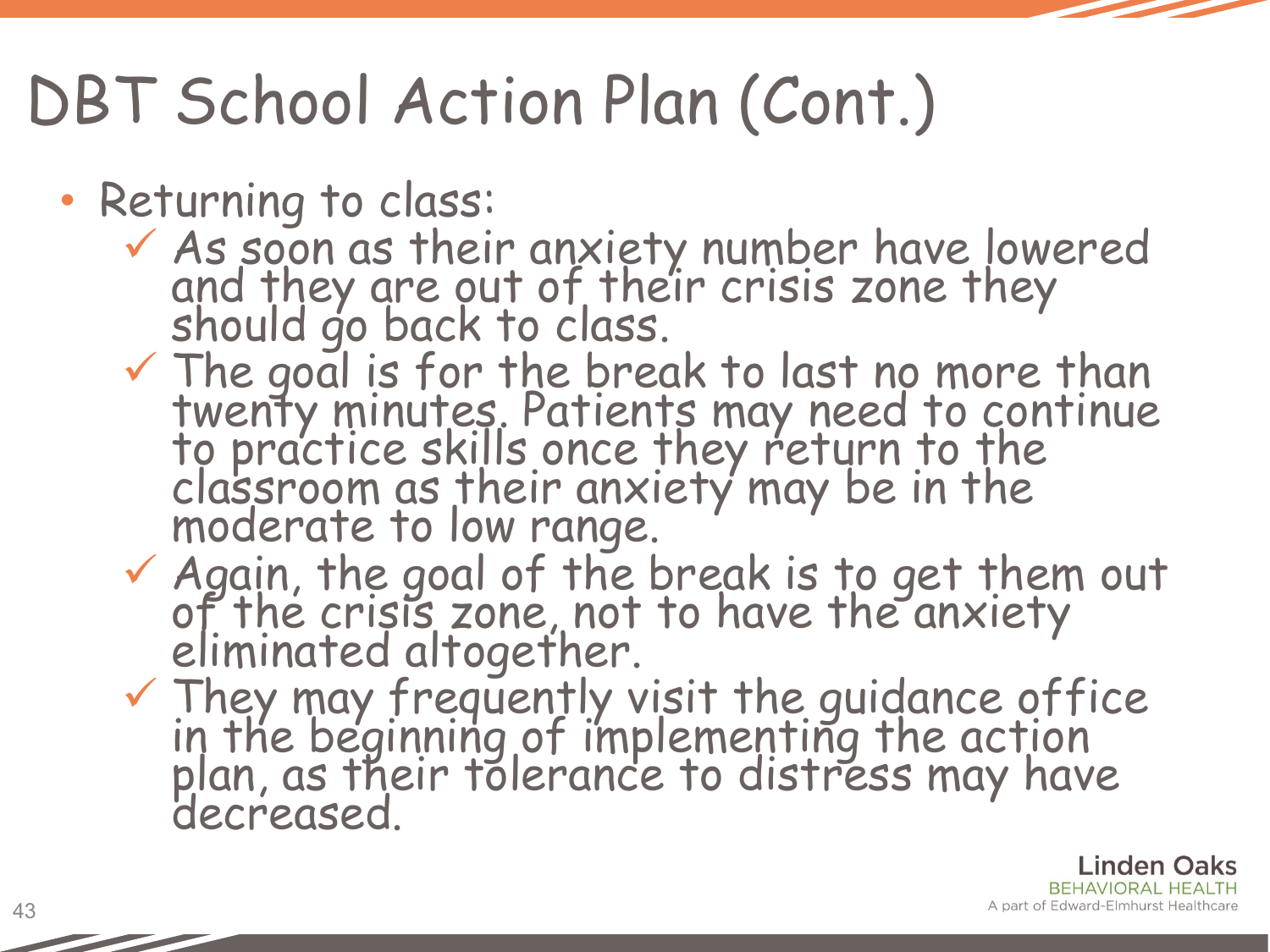#### Book recommendations for school staff

- The Expanded Dialectical Behavior Therapy Skills Training Manual by Pederson
- DBT Skills in Schools: Skills Training for Emotional Problem Solving for Adolescents (DBT STEPS-A) by Mazza, Dexter-Mazza and et.
- The Mindfulness and Acceptance Workbook for Anxiety by Forsyth and Eifert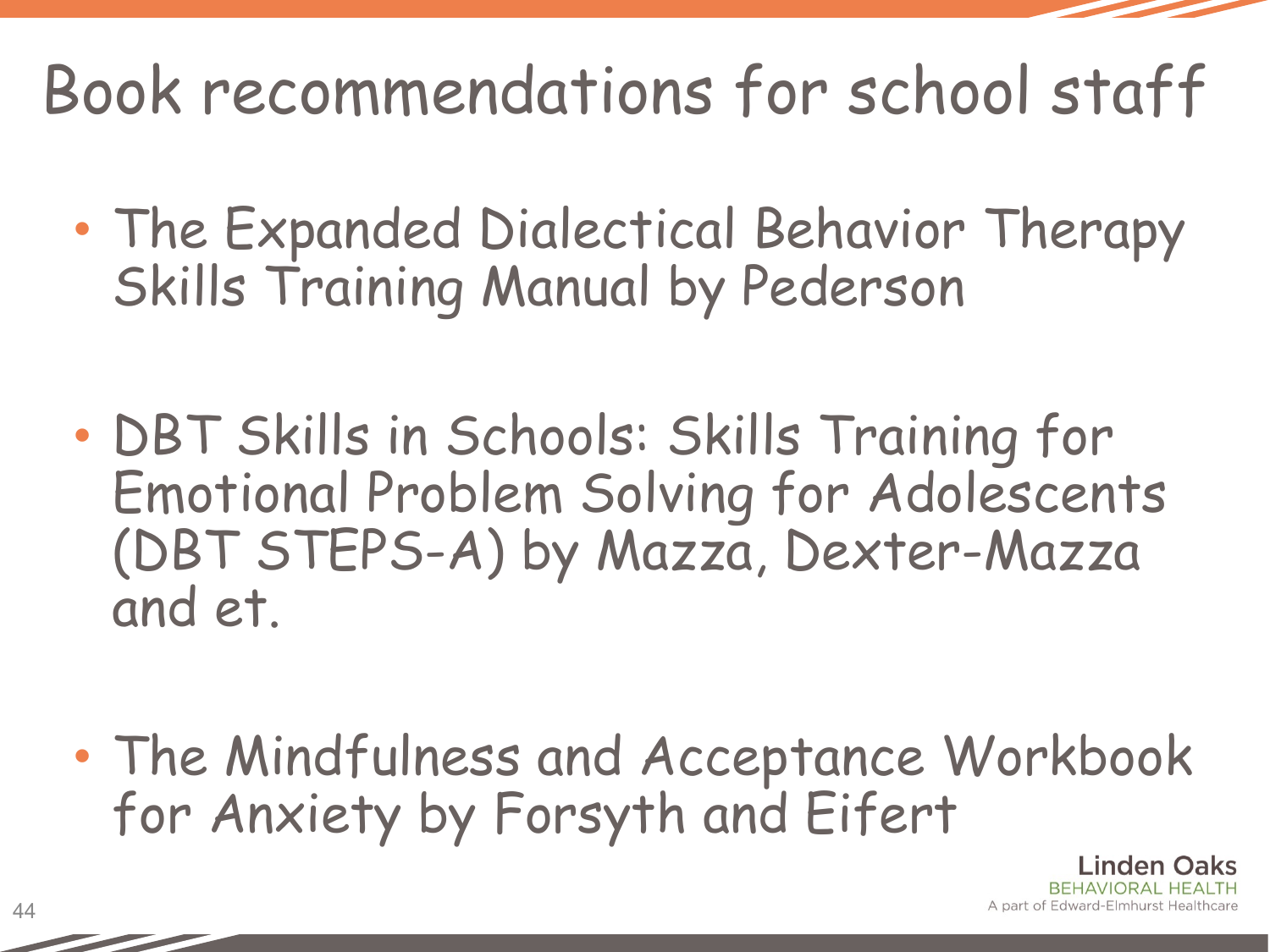#### Book recommendations for parents

- Parenting your Anxious Child with Mindfulness and Acceptance by McCurry
- Parenting a Child Who Has Intense Emotions by Harvey and Penzo